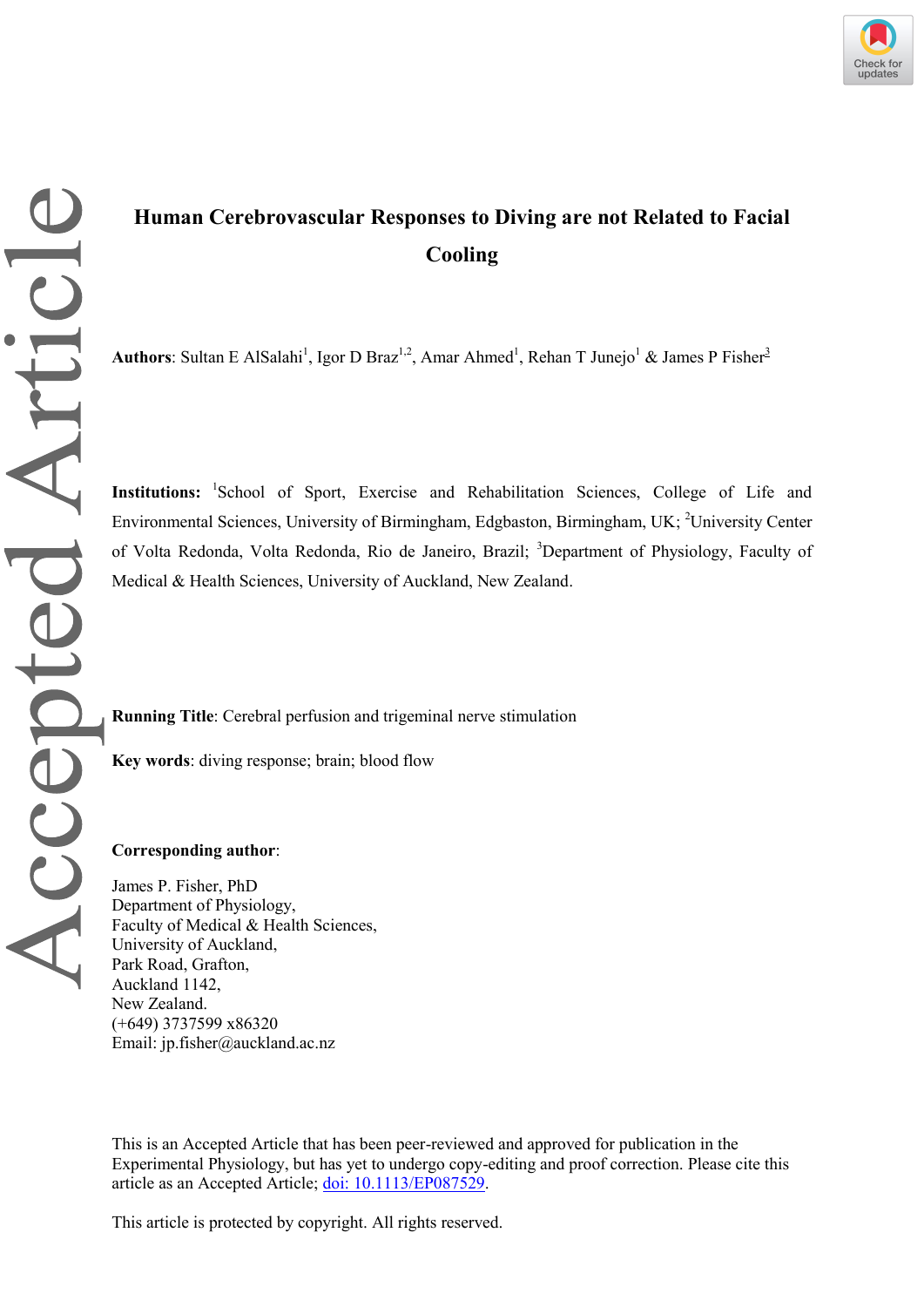Does facial cooling mediated stimulation of cutaneous trigeminal afferents associated with the diving response, increase cerebral blood flow or are factors associated with breathholding (e.g., arterial carbon dioxide accumulation, pressor response) more important in humans?

## **• What is the main finding and its importance?**

Accepted Article

Physiological factors associated with breath-holding such as arterial carbon dioxide accumulation and the pressor response, but not facial cooling (trigeminal nerve stimulation), make the predominant contribution to diving response mediated increases in cerebral blood flow in humans.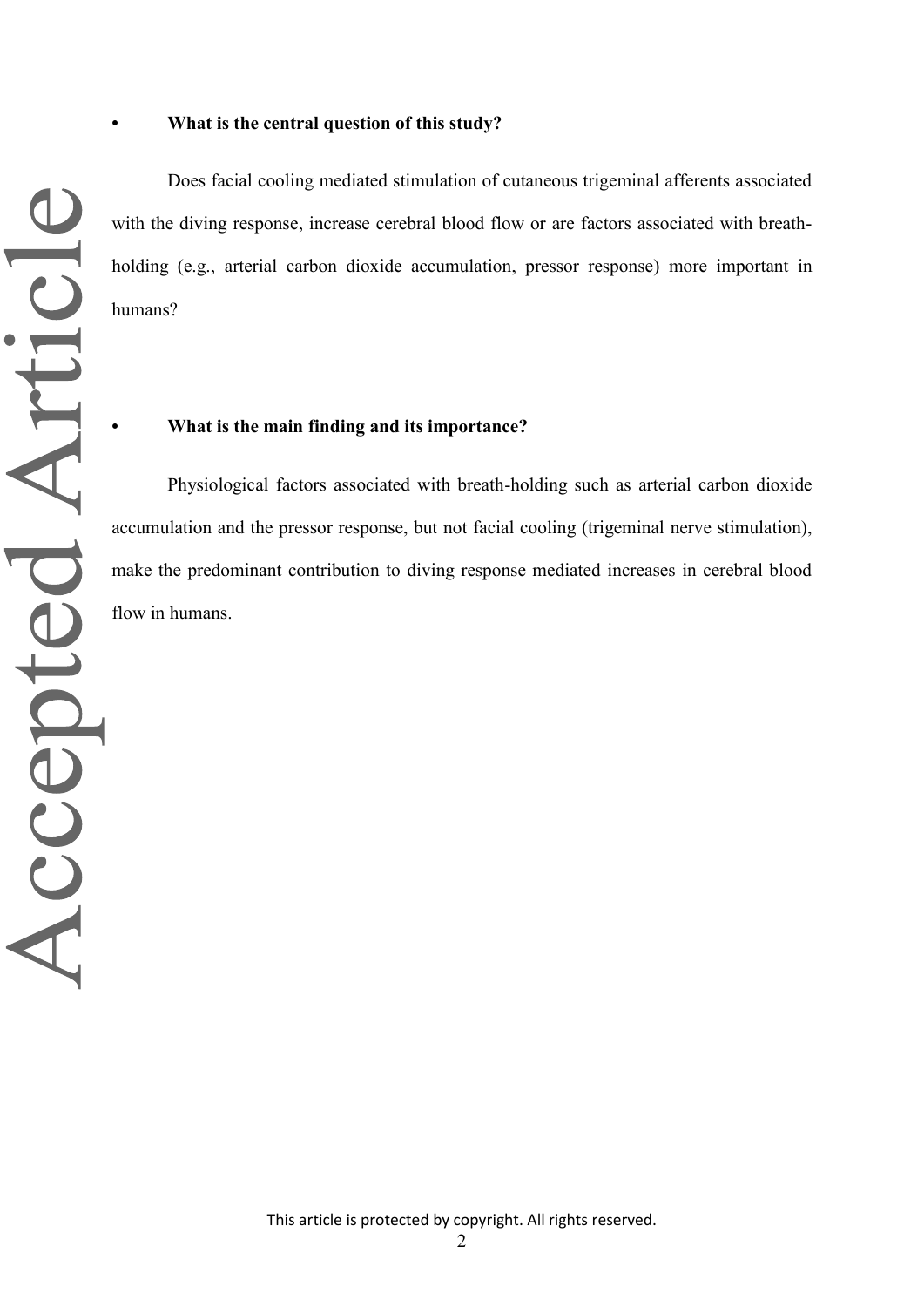## **ABSTRACT**

Diving evokes a pattern of physiological responses purported to preserve oxygenated blood delivery to vital organs such as the brain. We sought to uncouple the effects of trigeminal nerve stimulation on cerebral blood flow (CBF), from other modifiers associated with the diving response, such as apnoea and changes in arterial carbon dioxide tension. Thirty-seven young healthy individuals participated in separate trials of; Facial cooling (FC, 3 min) and cold pressor test (CPT, 3 min) under poikilocapnic (Protocol 1) and isocapnic conditions (Protocol 2), facial cooling while either performing a breath-hold (FC +BH) or breathing spontaneously for a matched duration (FC -BH) (Protocol 3), and BH during facial cooling (BH +FC) or without facial cooling (BH -FC) (Protocol 4). Under poikilocapnic conditions neither facial cooling nor CPT evoked a change in middle cerebral artery blood flow velocity (MCA  $V_{mean}$ ; transcranial Doppler) (P>0.05 vs. baseline). Under isocapnic conditions, facial cooling did not change MCA  $V_{mean}$  (P $> 0.05$ ), whereas CPT increased MCA  $V_{mean}$  by 13% (P<0.05). Facial cooling with a concurrent BH markedly increased MCA  $V_{mean}$ ( $\Delta$ 23%) and internal carotid artery blood flow (ICA<sub>O</sub>; duplex Doppler ultrasound) ( $\Delta$ 26%)  $(P<0.001)$ , but no change in MCA V<sub>mean</sub> and ICA<sub>O</sub> were observed when facial cooling was accompanied by spontaneous breathing (P $>0.05$ ). Finally, MCA V<sub>mean</sub> and ICA<sub>Q</sub> were similarly increased by BH either with or without facial cooling. These findings suggest that physiological factors associated with BH, and not facial cooling (i.e., trigeminal nerve stimulation) per se, make the predominant contribution to increases in CBF during diving in humans.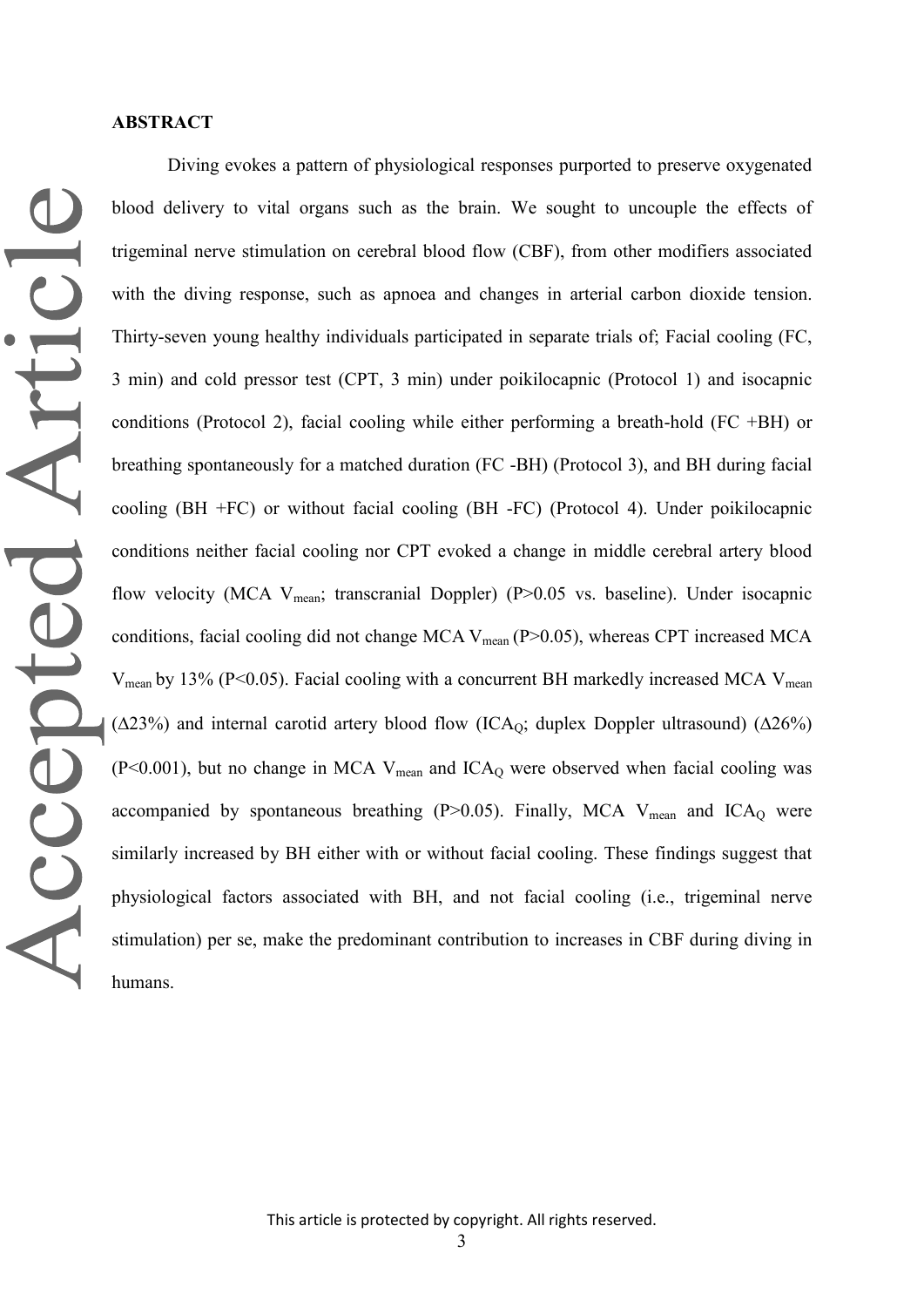#### **INTRODUCTION**

Diving evokes a characteristic pattern of physiological responses when the face is immersed in cold water (Gooden, 1994; Foster & Sheel, 2005). It is in part activated by a stimulation of the trigeminal nerve that innervates the areas around the forehead and cheeks, but also modulated by mechanisms such as apnoea (Gooden, 1994; Lemaitre *et al.*, 2015). Activation of the diving response results in a parasympathetically mediated reduction in heart rate (HR) and an increase in sympathetic nerve activity which causes peripheral vasoconstriction and increases mean arterial blood pressure (MAP) (Fagius & Sundlöf, 1986; Shamsuzzaman *et al.*, 2014; Fisher *et al.*, 2015; Lemaitre *et al.*, 2015; Lapi *et al.*, 2016; Schlader *et al.*, 2016). It is thought that the diving response serves to preserve blood flow and oxygen delivery to the heart and brain in animals (Butler & Jones, 1997). However, whether this is primarily a result of the trigeminal afferent stimulation or mechanisms associated with apnoea remains incompletely understood in humans.

Regulation of cerebral blood flow (CBF) is complex and highly integrated involving multiple mechanisms with the aim of ensuring continuous perfusion of oxygenated blood to the brain (Ainslie & Brassard, 2014). Several mechanisms likely contribute to the regulation of CBF during the diving response, including neurogenic and hemodynamic factors, neurovascular coupling and changes in blood gases (e.g., partial pressure of arterial carbon dioxide (PaCO2)) (May & Goadsby, 1999; Phillips *et al.*, 2015). Notably, underwater submersion in rats causes a redistribution of blood away from peripheral regions such the thoraco-abdominal region towards the head and thorax, a response not exhibited in rats swimming without head submersion (Ollenberger *et al.*, 1998). This is indicative of a key role for the trigeminal nerves in the control of cerebral perfusion during diving and may be explained by the release of vasorelaxant mediators from activated trigeminal nerve cell bodies that project bipolar cells that synapse on extra-cerebral vessels (e.g., the middle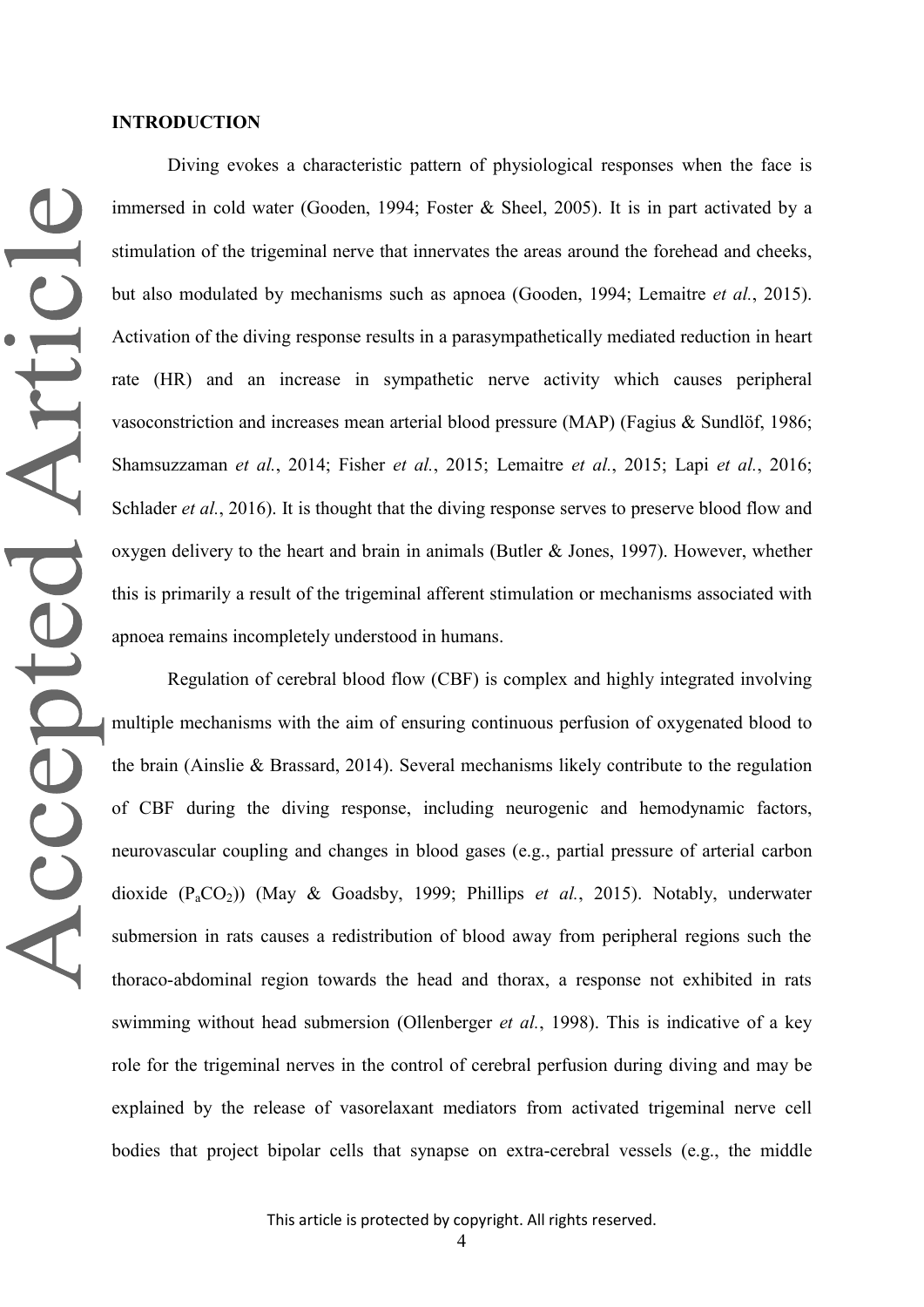cerebral artery; MCA) (May & Goadsby, 1999). In addition, with activation of trigeminal afferents and cutaneous thermoreceptors during facial cooling, regional cortical sites within the central nervous system are activated and increases local metabolism. These are potentially coupled to increases local blood flow via complex series of cellular events, collectively referred to as neurovascular coupling (Phillips *et al.*, 2015). Activation of the sympathetic nervous system along with changes in hemodynamic factors (e.g., blood pressure, cardiac output) can potentially impact CBF during facial cooling (Fisher *et al.*, 2015). Moreover, arterial blood gases concentrations can play a critical part in cerebral blood regulation. When the diving response is associated with apnoea, hypercapnia and hypoxia evoke cerebral vasodilation, and hypercapnia has been reported as being more important than blood pressure and sympathetic nerve activity in evoking apnoea-induced increases in cerebral perfusion (Pan *et al.*, 1997; Przybylowski *et al.*, 2003; Bain *et al.*, 2016). However, the effect of facial cooling on CBF in humans, remains incompletely understood.

To the authors' knowledge, there are only two studies that have investigated the effects of facial cooling on intra-cranial perfusion in healthy humans (Brown *et al.*, 2003; Kjeld *et al.*, 2009). Brown *et al.* (2003) reported a small increase in MCA mean blood flow velocity (MCA Vmean) during cold face stimulation (9%), while Kjeld *et al.* (2009) reported that MCA Vmean responses to a breath-hold (BH) performed during moderate intensity leg cycling exercise, were augmented when undertaken with concurrent facial immersion. However, the contribution of exercise *per se* to the latter MCA V<sub>mean</sub> response is unclear. Additionally, these studies did not consider whether thermoreceptor stimulation may have contributed to the responses, and as potential changes in  $P_aCO_2$  were not controlled the powerful effects of  $P_aCO_2$  on CBF regulation secondary to respiratory changes, cannot be excluded. Finally, an important assumptions implicit in the use of MCA  $V_{mean}$  as an index of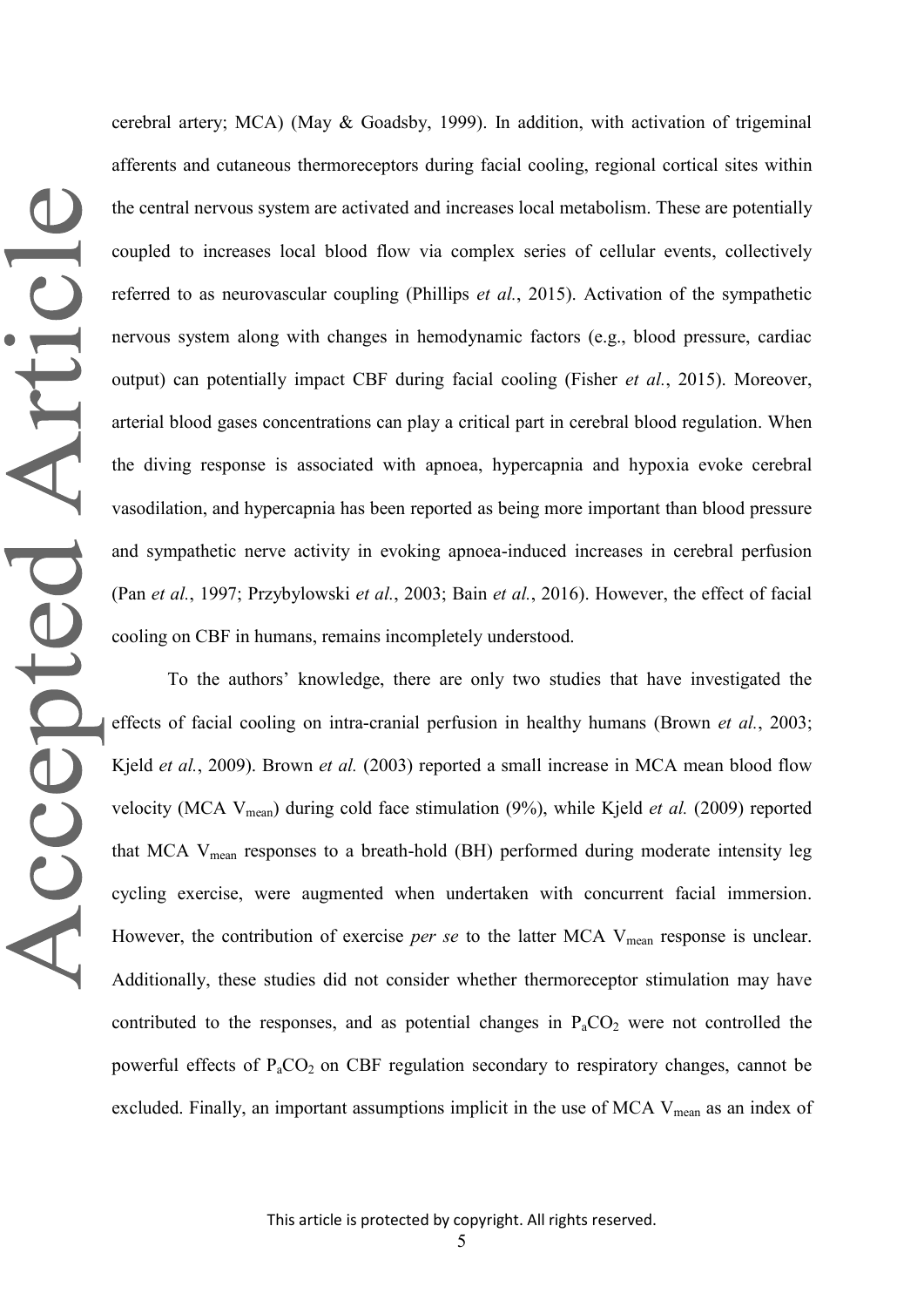CBF also limit these investigations. That is, in the absence of MCA diameter measurements, it is assumed that MCA  $V_{mean}$  is representative of MCA blood flow.

The purpose of the present study was to determine the contribution of trigeminal nerve stimulation to the diving response associated changes in CBF, and to address the shortcomings mentioned above. To achieve this, cardiovascular and cerebral vascular responses (i.e., MCA  $V_{mean}$ ) to stimulation of trigeminal afferents with facial cooling (0°C) were determined. Facial cooling trials were undertaken under control conditions (i.e., spontaneous respiration and poikilocapnia) (Protocol 1) and with isocapnia ensured (Protocol 2). Also, the cardiovascular and cerebral vascular responses to another thermoreceptor stimulus, namely the cold pressor test (CPT), were examined (both Protocol 1 and 2). In addition, facial cooling was performed during a breath-hold, in which  $CO<sub>2</sub>$  would naturally accumulate and also without a breath-hold (Protocol 3). Finally, breath-hold trials were performed both with and without facial cooling to further elucidate the role of trigeminal nerve stimulation on CBF (Protocol 4). To circumvent issues surrounding the validity of MCA V<sub>mean</sub> being representative of CBF, internal carotid artery volumetric blood flow was also measured (Protocols 3 and 4). This series of experimental trials permitted us to test the hypothesis that the stimulation of trigeminal afferents with facial cooling contributes to the CBF increases during the diving response.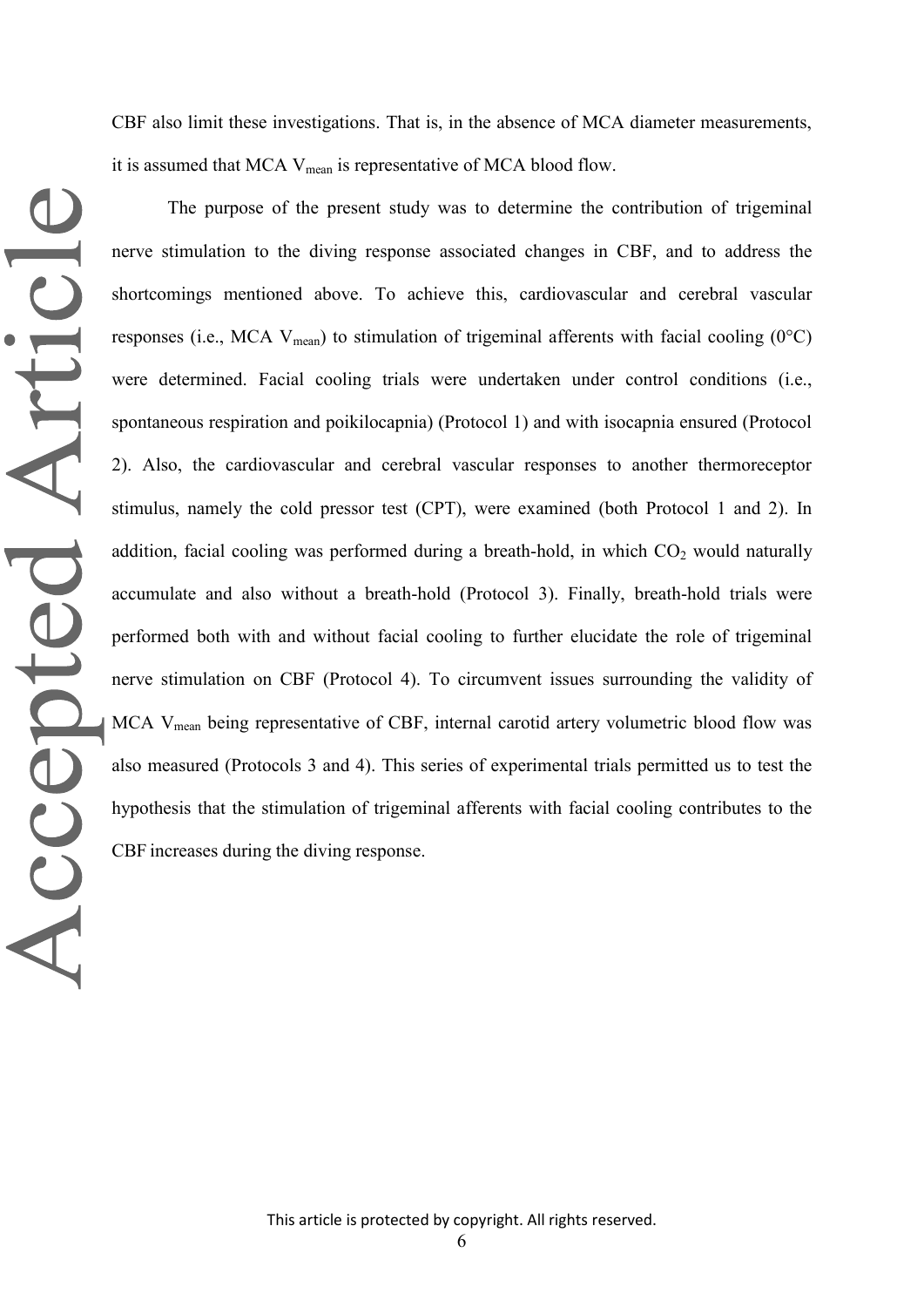### **Ethical approval**

All study protocols were approved by the Health, Safety and Ethics Committee at the University of Birmingham, School of Sport, Exercise and Rehabilitation Sciences (22/03/16MW and ERN\_19-0700), and were undertaken according with the Declaration of Helsinki, except for registration in a database. Written informed consent was acquired from each participant before the commencement of the study following the provision of a detailed verbal and written overview of the experimental procedures.

### **Participants**

A total of 37 volunteers completed this study. Participants were healthy and free of any renal, neurological, cardiovascular, respiratory, or metabolic diseases, and were not using prescribed or over-the-counter medications. Participants were requested to refrain from any caffeinated, or alcoholic beverages and not to undertake vigorous exercise, for 24 hr before the experimental sessions. Participants were not trained breath-hold divers.

# **Experimental measures**

All participants rested in a semi-supine position throughout the study. Heart rate was monitored using an electrocardiography (ECG) and beat-to-beat arterial blood pressure assessed using finger photoplethysmography (Finometer Pro; Finapres Medical Systems, Arnhem, the Netherlands). An automated sphygmomanometer (Tango+; SunTech Medical) was used to verify resting blood pressure measures. A mouthpiece and a nose-clip were worn by participants and partial pressure of end-tidal  $CO<sub>2</sub> (P<sub>ET</sub>CO<sub>2</sub>)$ , used to estimate PaCO<sub>2</sub>, was sampled at the mouth and was recorded by a calibrated gas analyser (model ML206, ADInstruments, Dunedin, New Zealand). A 2-MHz pulsed Doppler ultrasound probe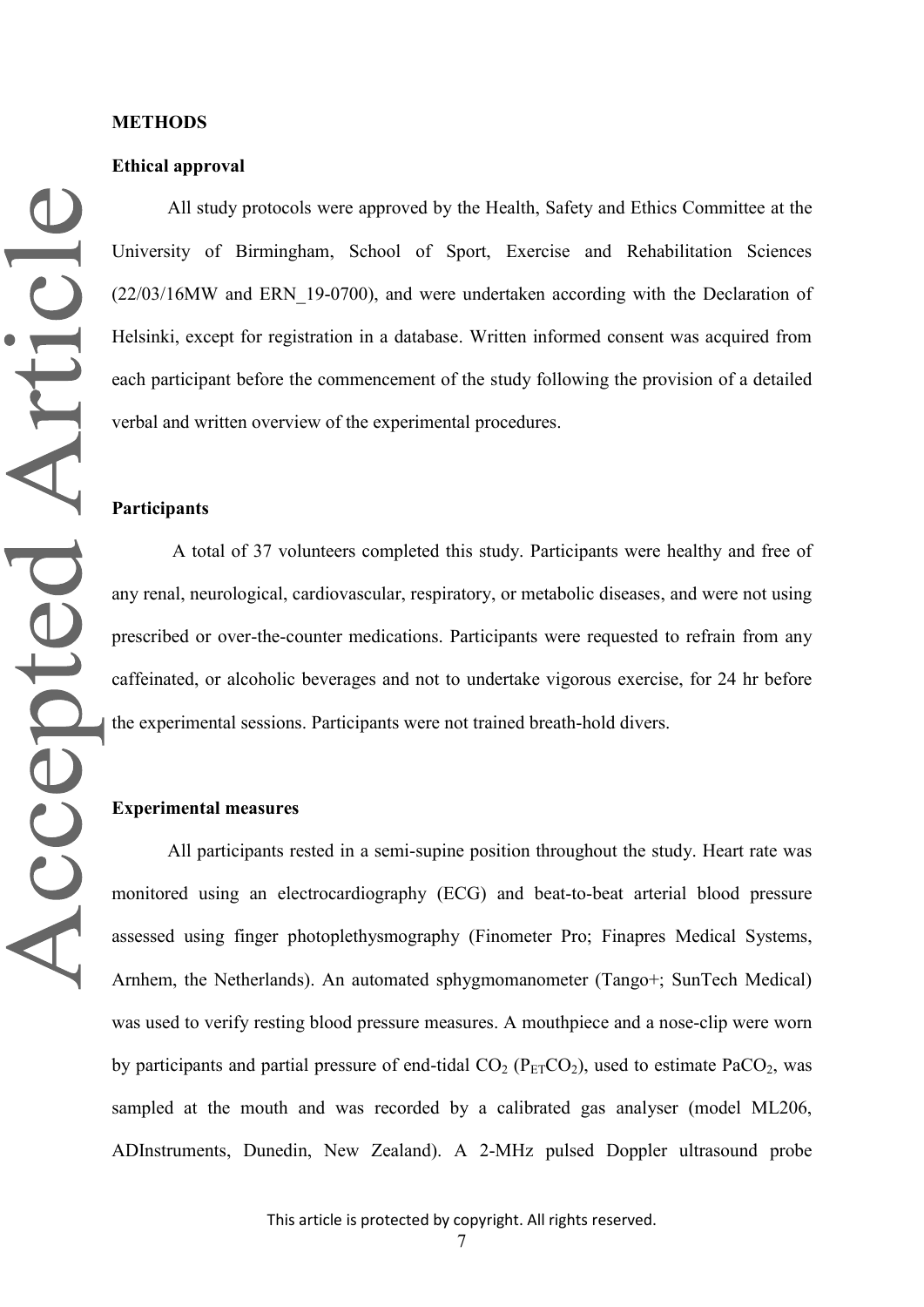(Doppler Box X; Compumedics, Singen, Germany) was used to simultaneously measure the blood flow velocity of the right MCA. The temporal window, approximately 1 cm above the zygomatic arch, was insonated for the MCA (depth 45-65 mm) (Willie *et al.*, 2011). Once the signal was stable, the probe was fixed using a modifiable head kit that locked the angle of insonation at the optimum position allowing signal stability. All measurements recorded were converted from analogue to digital data at 1 kHz (Powerlab, 16/30; ADInstruments) and were stored in for offline analysis (LabChart Pro; ADInstruments).

Duplex Doppler ultrasound (Terason T3300, Teratech, Burlington, MA, USA) was used to measure left internal carotid artery blood flow velocity  $(ICA<sub>v</sub>)$  and diameter  $(ICA<sub>d</sub>)$ by a single experimenter (SAS). A 4-15 MHz multi-frequency linear-array transducer was used with a constant insonation of 60° angle relative to the skin. ICA recordings were undertaken at a site 1 to 1.5 cm distal to the carotid bifurcation. For ICA localisation, the brightness mode was used on a longitudinal section to clarify the vessel appearance and assess  $ICA_d$ . The pulse-wave mode was used to determine  $ICA_v$ . ICA images were captured and stored as video files for offline analysis using automated edge detection software independently of investigator influence (FMD Studio, Pisa, Italy). All video files were analysed by a single operator (SAS).

# **Experimental protocols**

## *Protocol 1: Facial cooling and CPT under poikilocapnic conditions*

Thirteen healthy individuals (11 males, age: 23 [4], height: 174 [7] cm, weight: 74 [8] kg; mean [SD]) undertook trials of facial cooling and CPT in a random order decided with a coin toss. A >15-min rest period was allowed between the trials to allow for the restoration of the measured variables to baseline.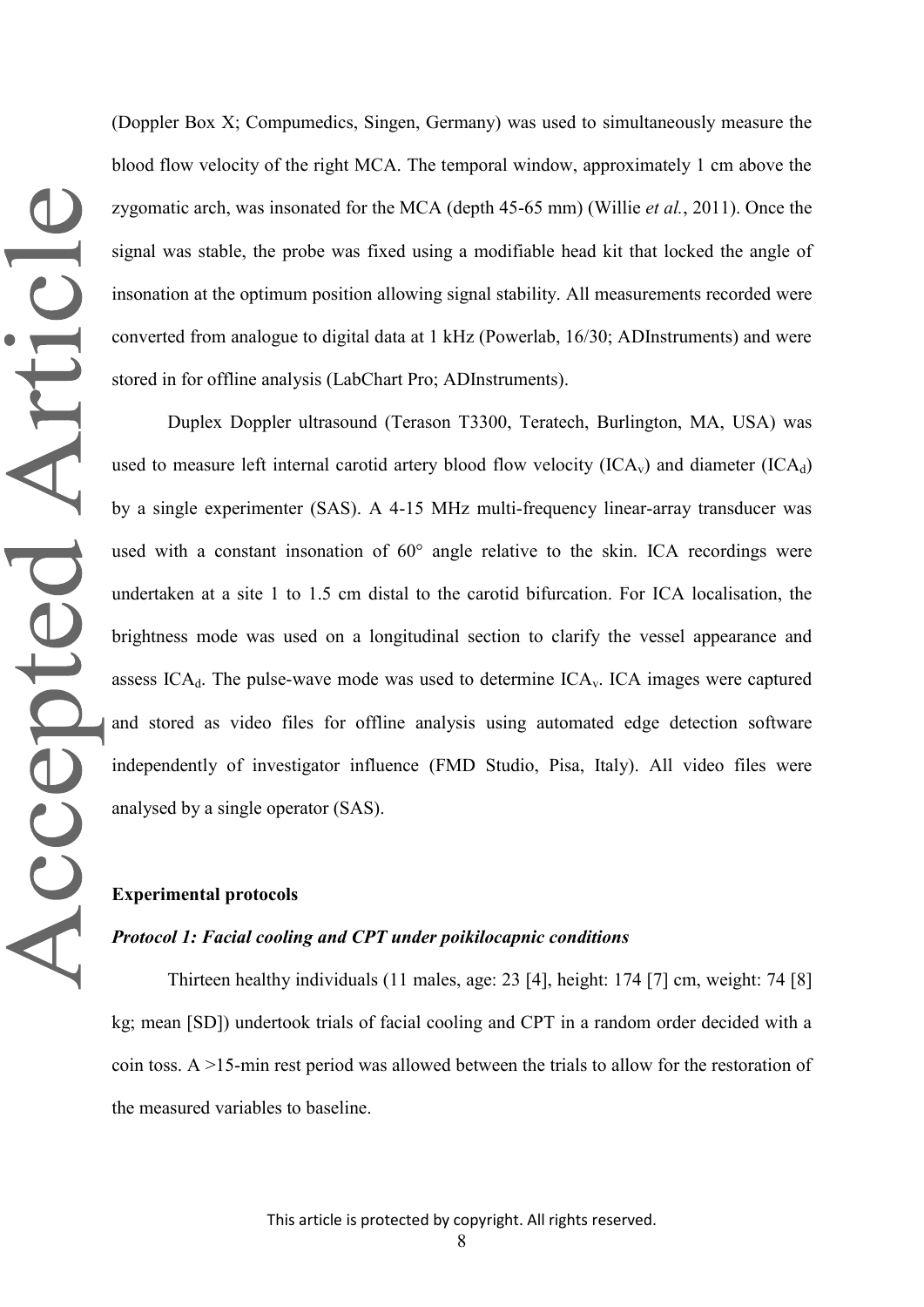Facial cooling*:* Following a 3-min baseline period, an ice pack (0°C) was used to simulate the trigeminal nerve stimulation component of the diving response for 3 min. The ice pack was shaped so that it covered the areas innervated by the ophthalmic (forehead) and maxillary division (cheeks) of the trigeminal nerve. This was followed by a recovery period of 3 min.

*CPT*: Following a 3-min baseline period, participants were instructed to immerse their hand up to their wrist into a bucket containing iced-water (4°C) for 3 min. This was followed by removal of the hand and continuation of the data collection for a further 3-min recovery period.

# *Protocol 2: Facial cooling and CPT under isocapnic conditions*

In protocol 2, eight healthy individuals (8 males, age:  $23 \pm 6$ , height:  $180 \pm 7$  cm, weight:  $74 \pm 6$  kg) undertook CPT and facial cooling as described for Protocol 1, however  $P_{ET}CO_2$  was maintained at baseline values (i.e.,  $P_{ET}CO_2$  controlled at +1 mmHg baseline) by the manual supplementation of  $CO<sub>2</sub>$  to the inspired air.

# *Protocol 3: Facial cooling with and without breath-hold*

Eight healthy individuals completed protocol 3 (7 males, age:  $24 \pm 3$  years, height:  $175 \pm 4$  cm, weight:  $72 \pm 8$  kg). At an initial familiarisation session, participants practiced exhaling and holding their breath for as long as possible on three occasions. At a subsequent experimental session, the cardiovascular and cerebrovascular effects of facial cooling with breath-hold (FC +BH) and without a breath-hold (FC -BH) were determined. The FC +BH trial was always undertaken first because the FC -BH trial was matched in length to the FC +BH trial. For the FC +BH trial, after a 1-min baseline period, participants were instructed to hold their breath at end of a normal expiration and were asked to hold until they reached their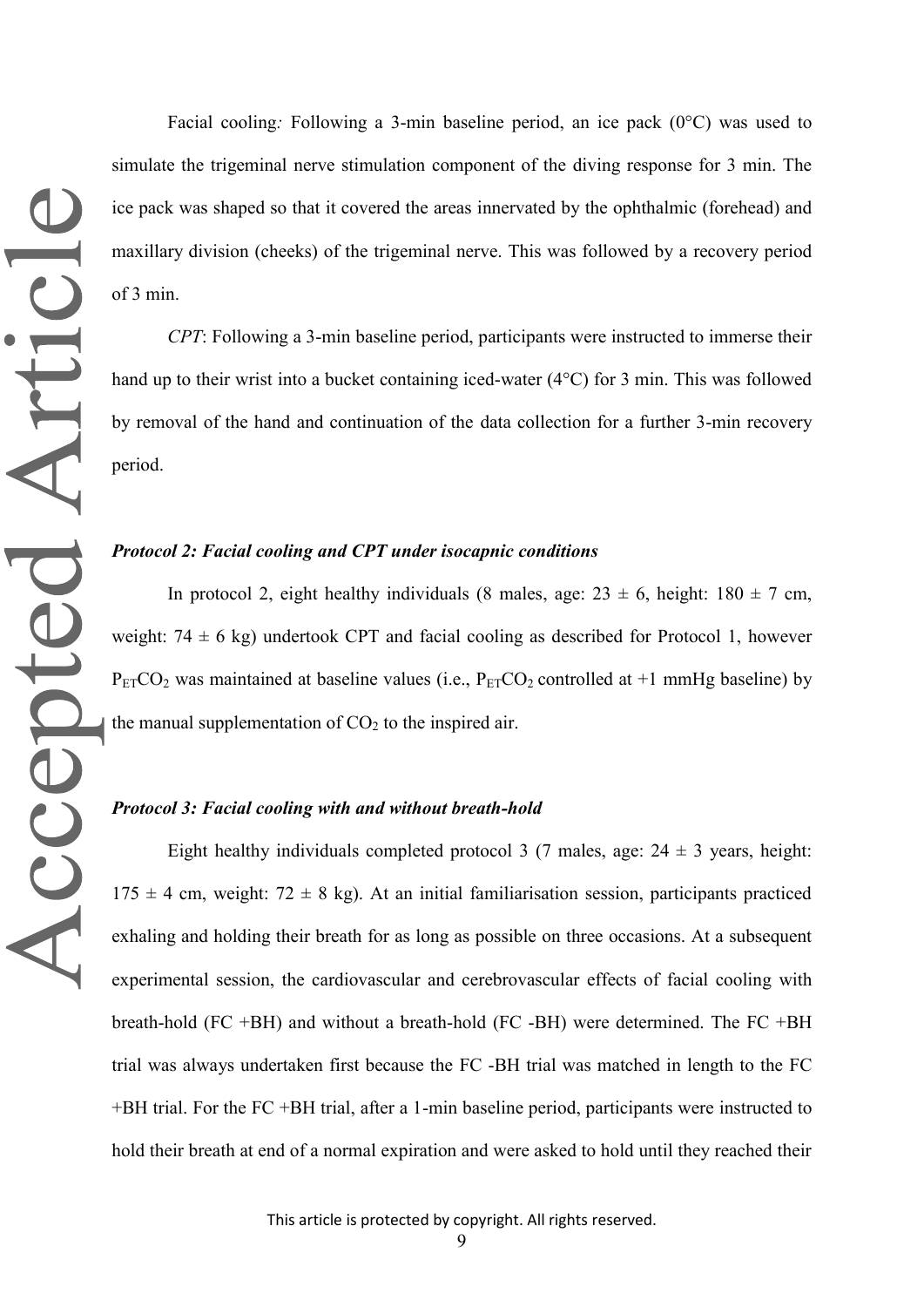maximum comfortable breath-hold duration (i.e., prior to any straining manoeuvre). At the start of the breath-hold an ice pack (0°C) was placed on the face to simulate the trigeminal nerve stimulation component of the diving reflex for the full length of the breath-hold. Following the release of the breath-hold this protocol was concluded after a 1-min period of recovery. FC +BH and FC -BH trials were separated by a >15-min rest period to allow the restoration of the measured variables to baseline values. The FC -BH trial consisted of a 1 min baseline period followed by facial cooling for the same duration used in the previous trial. Following the completion of facial cooling, this protocol was concluded after a 1-min period of recovery.

# *Protocol 4: Breath-hold with and without facial cooling*

In protocol 4, eight healthy individuals (8 males, age:  $24 \pm 3$  years, height:  $175 \pm 4$ cm, weight:  $72 \pm 8$  kg) undertook BH both with and without facial cooling.

In protocol 4, eight healthy individuals (8 males, age:  $24 \pm 3$  years, height:  $175 \pm 4$ cm, weight:  $72 \pm 8$  kg) undertook breath-hold both with and without facial cooling.

At an initial familiarisation session, participants practiced exhaling and holding their breath for as long as possible on three occasions. At a subsequent experimental session, the cardiovascular and cerebrovascular effects of breath-hold with (BH +FC) and without facial cooling (BH -FC) were determined. Trials were randomised with the order decided by a coin toss. Trials were matched in length with the duration of the second trial being matched to the first trial. Each trial was preceded by a 1-min baseline period, then participants were asked to hold their breath at end of a normal expiration, and to hold this until they reached their maximum comfortable breath-hold duration (i.e., prior to any straining manoeuvre) (first trial) or until requested to return to normal breathing (second trial). Following the release of the breath-hold a 1-min recovery period was conducted. For the BH +FC trial only, at the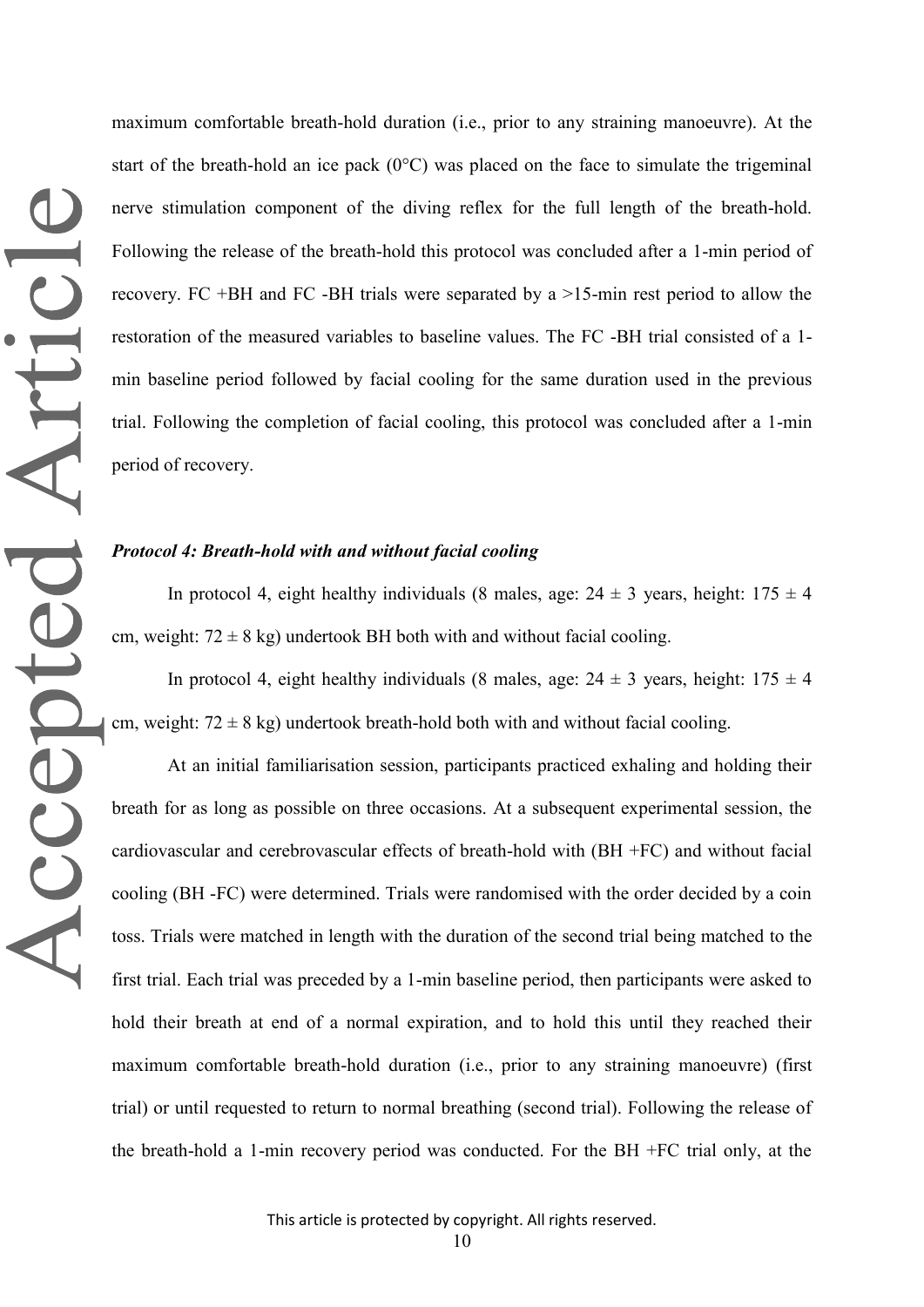start of the breath-hold an ice pack  $(0^{\circ}C)$  was placed on the face to simulate the facial cooling component of the diving reflex for the full length of the breath-hold. A recovery period  $(>15$ min) was allowed between the trials to allow for the restoration of the measured variables to baseline.

#### **Data analysis**

MAP was calculated as Razminia *et al.* (2004):

$$
MAP = \left(\frac{Systolic BP - Diastolic BP}{3}\right) + Diastolic BP
$$

Volumetric blood flow was (Flück *et al.*, 2017):

$$
ICA_Q = ICA_v \cdot [\pi (0.5 \cdot ICA_d)^2] \times 60
$$

Cerebrovascular conductance index (CVCi) was (Flück *et al.*, 2017):

MCA CVCi 
$$
\frac{MCAv_{mean}}{MAP}
$$
  
ICA CVC = 
$$
\frac{ICA_Q}{MAP}
$$

#### **Statistical analysis**

Statistical analysis was performed using SigmaPlot (version 13.0, SYSTAT Software Inc., Chicago, IL, USA). Physiological data were statistically analysed using repeatedmeasures analysis of variance (ANOVA) with significant main effects and interactions examined *post hoc* using Student Newman-Kuels tests. More specifically, to determine the physiological responses to facial cooling and CPT under poikilocapnic conditions (Protocol 1) averages were calculated for baseline (3 min), facial cooling and CPT interventions on a minute-by-minute basis, and recovery (3 min). A two-way repeated-measures ANOVA was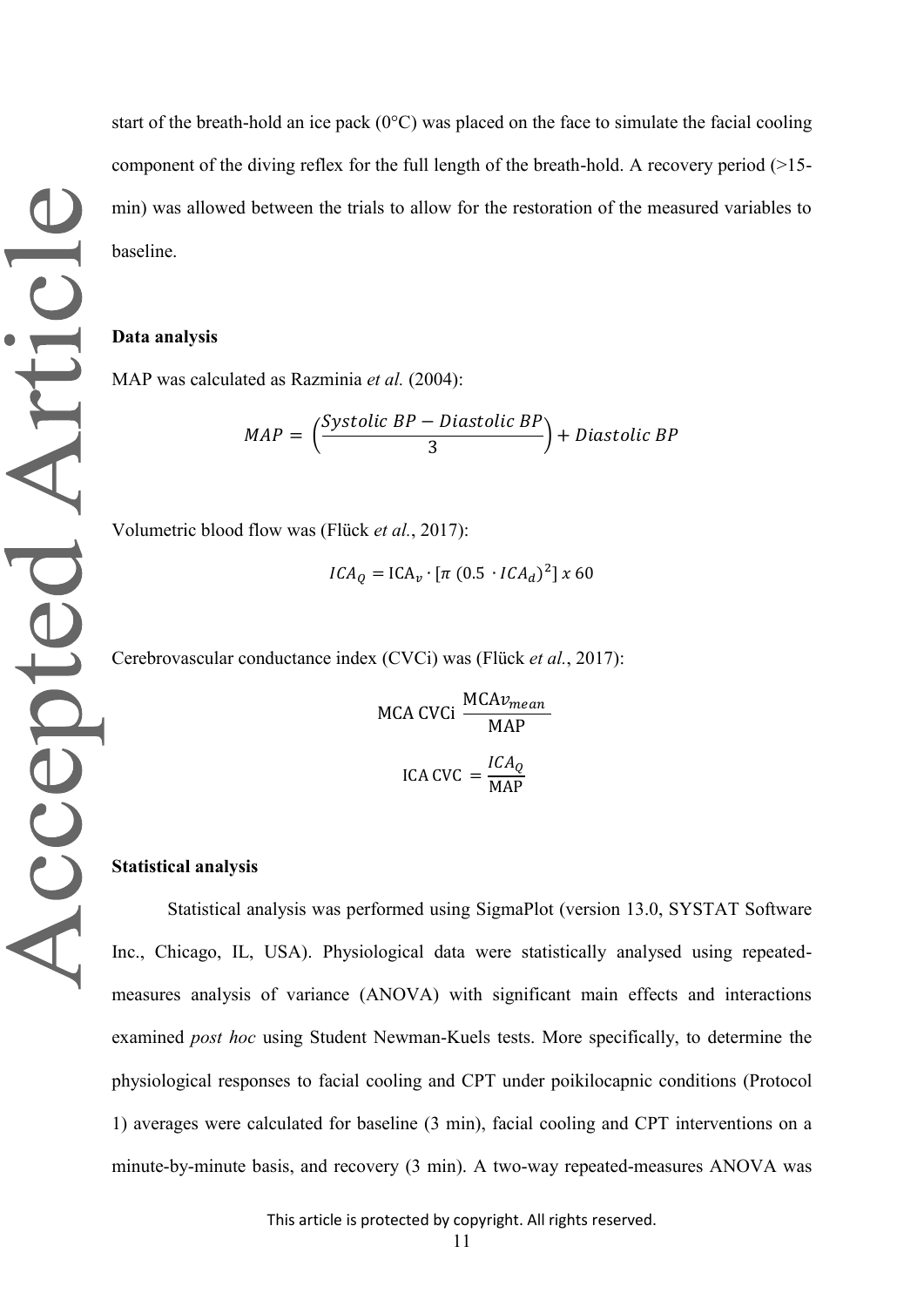used in which the factors were condition (FC, CPT) and time (baseline, intervention min 1-3, recovery), as well as the interaction between them. Given the known association between changes in  $P_{ET}CO_2$  and MCA V<sub>mean</sub>, Pearson correlations were used to examine the change from baseline in MCA V<sub>mean</sub> and  $P_{ET}CO_2$  during the 3<sup>rd</sup> minute of both facial cooling and CPT. To better understand the  $P_{ET}CO_2$ -independent influence of facial cooling and CPT on the cerebrovascular response, Protocol 2 was used to determine the physiological responses to facial cooling and CPT under isocapnic conditions. Averages were calculated over the same time points, and the same ANOVA approach used, as described for Protocol 1. In Protocol 3, facial cooling was examined both with (+BH) and without (-BH) a breath-hold, because during diving a breath-hold accompanies facial cooling.  $ICA<sub>O</sub>$  was also measured along with MCA  $V_{mean}$ , thus variables were averaged at baseline (1 min), the last 10 cardiac cycles of either facial cooling with (FC +BH) or without (FC -BH) a breath hold, and during recovery (1 min). A two-way repeated-measures ANOVA was used in which the factors were condition (FC +BH, FC -BH) and time (baseline, facial cooling, recovery), as well as the interaction between them. In Protocol 4, physiological responses to a breath-hold (BH) were examined when undertaken with (+FC) and without (-FC) facial cooling. A two-way repeated-measures ANOVA was used in which the factors were condition (BH +FC, BH -FC) and time (baseline, BH, recovery), as well as the interaction between them. To compare responses across protocols, a 1-way ANOVA was used to compare the change in MCA V<sub>mean</sub> from baseline for the pokilocapnic facial cooling (Protocol 1), isocapnic facial cooling (Protocol 2), facial cooling without a breath-hold (FC -BH; Protocol 3), facial cooling with a breath-hold (FC +BH; Protocol 3 and Protocol 4), and a breath-hold alone (BH –FC) trials. Data are displayed as mean  $\pm$  SD, unless otherwise indicated. Differences were considered significant when  $P<0.05$ .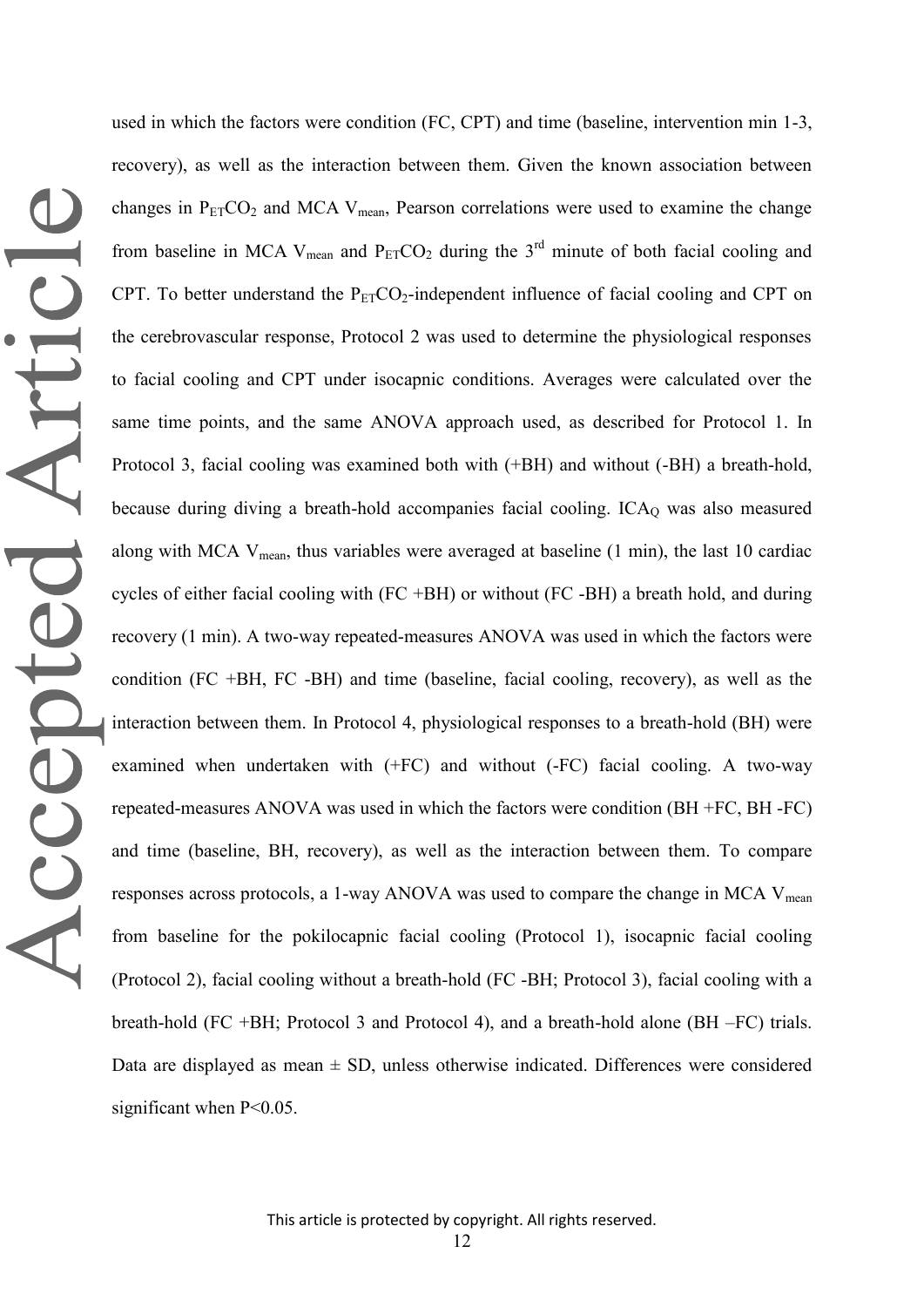# *Protocol 1: Facial cooling and CPT under poikilocapnic conditions*

Cardiovascular and cerebrovascular responses to facial cooling and CPT under poikilocapnic conditions are shown in Table 1. During facial cooling, MCA  $V_{mean}$ , MAP, MCA CVCi and  $P_{ET}CO_2$  remained unchanged, while HR was numerically reduced (P=0.13 baseline vs. min 3). During CPT, MCA  $V_{mean}$  remained unchanged, while MAP (P<0.05 vs. baseline at min 2-3,  $P<0.01$ ) and HR were increased ( $P<0.05$  vs. facial cooling), and MCA CVCi (P<0.05 baseline vs. min 2-3) and  $P_{ET}CO_2$  were reduced (P<0.05 baseline vs. min 2-3).

Given that reductions in  $P_{ET}CO_2$  are well known to result in cerebral vasoconstriction, the association between changes in  $P_{ET}CO_2$  and MCA  $V_{mean}$  and during the facial cooling and CPT conditions was examined. A moderate positive correlation was observed between the change from baseline in  $P_{ET}CO_2$  and MCA  $V_{mean}$  measured during the last minute of both facial cooling ( $r=0.59$ : P=0.04) and CPT ( $r=0.64$ : P=0.03).

# *Protocol 2: Facial cooling and CPT under isocapnic conditions*

Given the observation made in Protocol 1 that facial cooling and CPT mediated changes in  $P_{ET}CO_2$  are significantly associated with response in MCA V<sub>mean</sub>, trials of facial cooling and CPT were repeated in Protocol 2 under isocapnic conditions. The aim being to unmask the  $P_{ET}CO_2$ -independent influence of facial cooling and CPT on the cerebrovascular response. Accordingly, the cardiovascular and cerebrovascular responses to facial cooling and CPT performed under isocapnic conditions are shown in Table 2.

During isocapnic facial cooling, MCA  $V_{mean}$  was unchanged (P $>0.05$ ), MAP was increased (P<0.05 baseline vs. min 2 and 3), while HR (P<0.05 baseline vs. min 2) and MCA CVCi (P<0.05 baseline vs. min 2 and 3, respectively) decreased. During isocapnic CPT, MCA V<sub>mean</sub> (P<0.05 baseline vs. min 1 and 2), MAP (P<0.05 baseline vs. min 1 and 2), and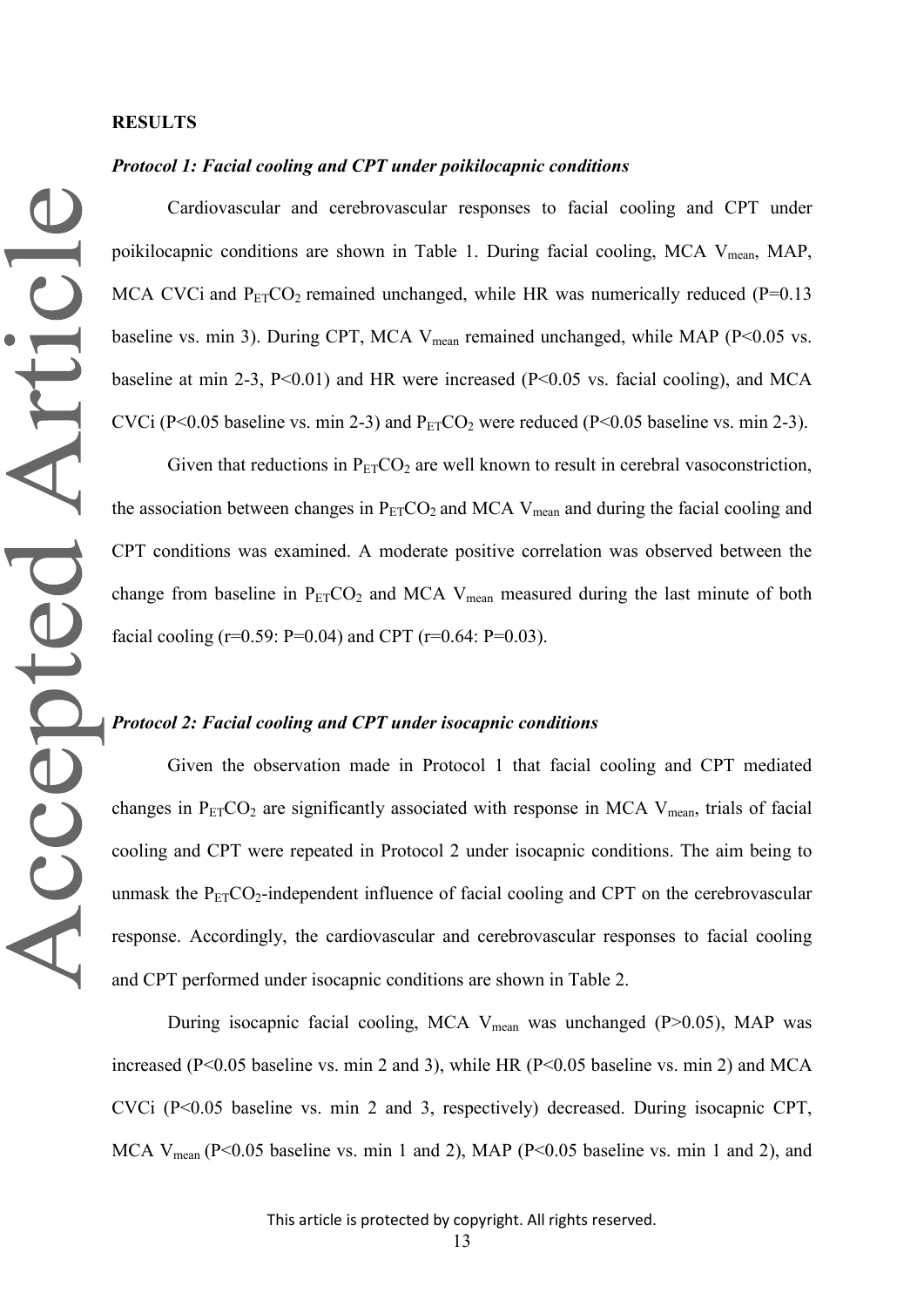HR (P<0.05 CPT vs. facial cooling) were increased, while MCA CVCi was reduced (P<0.05 baseline vs. min 2 and 3).

### *Protocol 3: Facial cooling with and without breath-hold*

To better discern the cerebrovascular consequences of facial cooling,  $ICA<sub>O</sub>$  was measured along with MCA V<sub>mean</sub> in Protocol 3. In addition, because during diving a breathhold accompanies facial cooling, in Protocol 3 facial cooling was examined both with (FC +BH) and without (FC -BH) a breath-hold. The apnoea was held for  $26 \pm 4$  s. MCA V<sub>mean</sub> and  $ICA<sub>0</sub>$  were only increased when facial cooling was accompanied by a breath-hold (P<0.05 vs. baseline), while  $\text{ICA}_0$  and  $\text{ICA}_v$  were different between trials (P<0.05 FC +BH vs FC -BH) (Table 3). MAP was elevated numerically during FC -BH trial (P=0.23 vs baseline), while MAP increased during the FC +BH trial (P<0.05 vs. FC -BH). HR was unchanged during the FC –BH trial (P $>0.05$  vs. baseline) but declined in the FC +BH trial (P=0.01 vs. baseline). MCA CVCi and ICA CVC remained unchanged in both trials (P>0.05 vs. baseline).

### *Protocol 4: Breath-hold with and without facial cooling*

To further understand the cerebrovascular effects of facial cooling, in Protocol 4 the responses to a breath-hold were determined both with and without facial cooling (Table 4). The apnoea was held for  $28 \pm 4$  s. A breath-hold undertaken either with facial cooling (+FC) or without facial cooling (-FC) increased MCA  $V_{mean}$ , ICA<sub>Q</sub>, MAP, MCA CVCi, and ICA<sub>v</sub> from baseline (P<0.05) with no difference between conditions.

*Comparison of MCA Vmean responses in Protocols 1-4*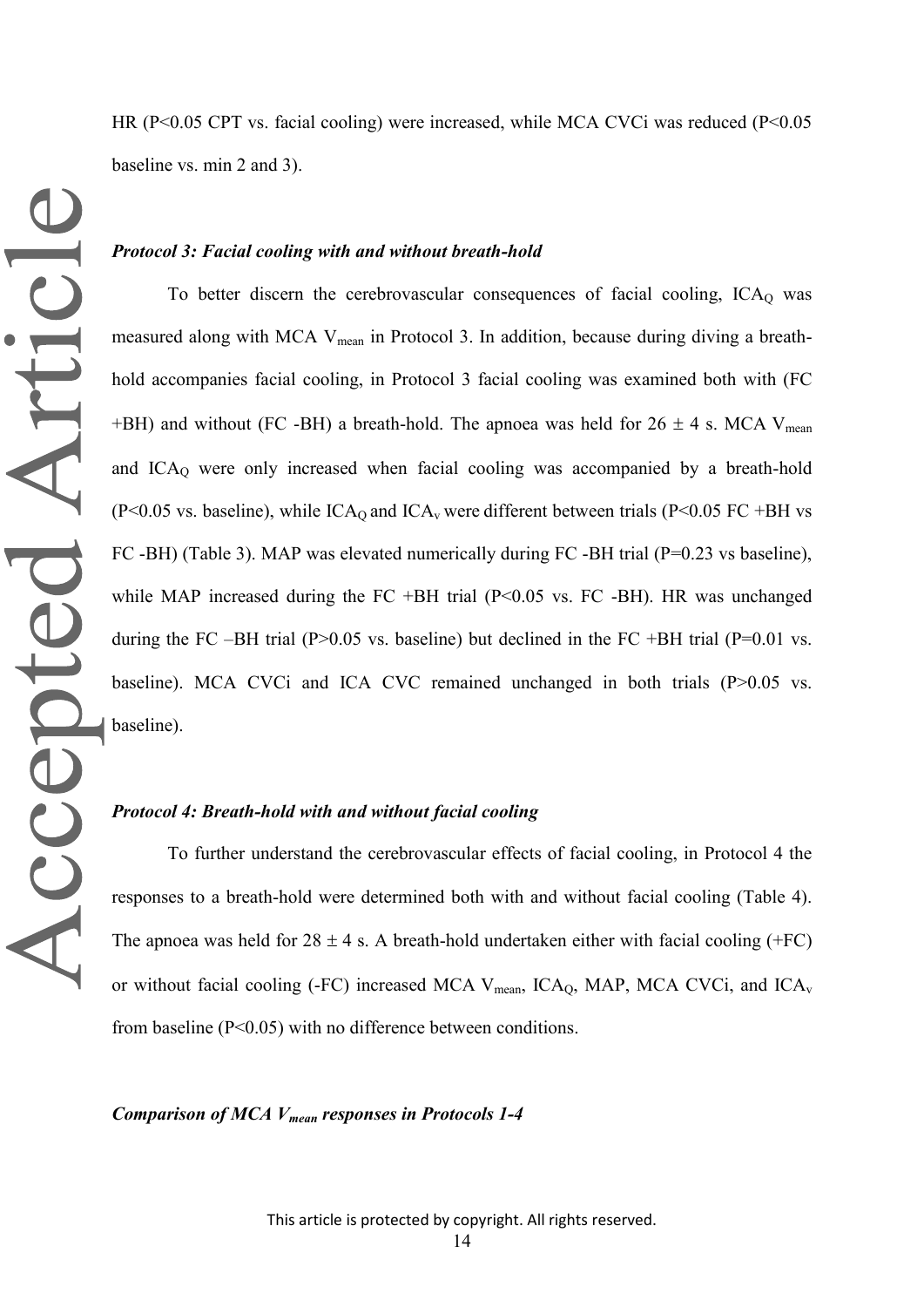As illustrated in Figure 1, MCA  $V_{mean}$  responses to poikilocapnic facial cooling (Protocol 1), isocapnic facial cooling (Protocol 2), and facial cooling without a breath-hold (FC -BH; Protocol 3) were minimal, and lower than that evoked by facial cooling when accompanied by a breath-hold (FC +BH, Protocol 3; BH +FC, Protocol 4), and a breath-hold undertaken in the absence of facial cooling (BH -FC, Protocol 4) ( $P<0.05$ ).

# **DISCUSSION**

We sought to determine the contribution of facial cooling (i.e., trigeminal nerve stimulation) to changes in CBF during the diving response. In order to examine the influence of potentially modulatory factors associated with diving (e.g. apnoea, changes in  $P_{ET}CO_2$ , thermoreceptor stimulation), we implemented different protocols to isolate these variables The major novel findings are that in young healthy individuals, 1) MCA V<sub>mean</sub> did not increase during facial cooling or CPT under poikilocapnic conditions (Protocol 1), 2) under isocapnic conditions MCA V<sub>mean</sub> did increase during thermoreceptor stimulation with CPT, but not during CPT (Protocol 2), 3) both MCA  $V_{mean}$  and ICA<sub>Q</sub> were increased when facial cooling was combined with a breath-hold, but not when facial cooling was performed with spontaneous breathing (Protocol 3), and 4) similar increases in MCA  $V_{mean}$  and ICA<sub>Q</sub> were observed during a breath-hold when performed either alone or in combination with facial cooling (Protocol 4). Collectively, our findings suggest that physiological factors associated with breath holding (e.g., pressor response,  $CO<sub>2</sub>$  accumulation) make the predominant contribution to diving response mediated-increases in CBF in humans.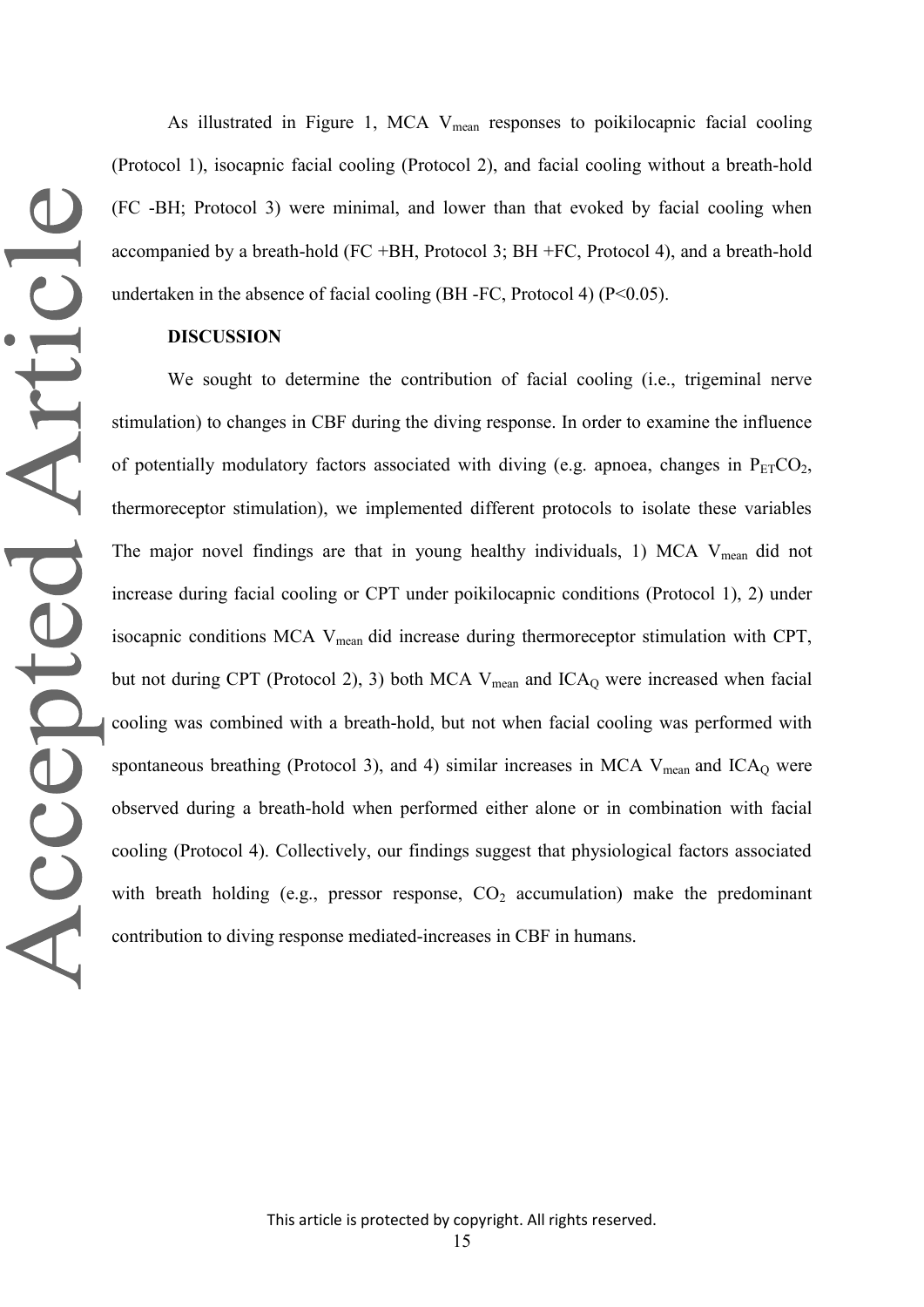# *Cerebral perfusion during facial cooling*

During diving, a multitude of mechanisms can contribute to the regulation of CBF, Accepted Article including neurogenic and hemodynamic factors, neurovascular coupling, and changes in blood gases (Bain *et al.*, 2018). The findings of Ollenberger *et al.* (1998) in rats indicate that trigeminal nerve stimulation can play a role in regulation of CBF. They observed a redistribution of blood flow away from the periphery to the brain during swimming, but only if the head was submerged (i.e., with trigeminal nerve stimulation / facial cooling) and not when the head remained above water. As reviewed by Lapi *et al.* (2016), stimulation of the trigeminal cardiac reflex, involving sensory ending of the trigeminal nerve, evokes a (partly) nitric oxide-mediated cerebrovascular vasodilatation in rabbits. Interestingly, the direct stimulation of the trigeminal root has been reported not to cause dilatation of the pial arteries in cats and monkeys, whereas stimulation of either the facial nerve root or the vagus nerve does evoke cerebral vasodilatation (Cobb & Finesinger, 1932). How trigeminal nerve stimulation can regulate cerebral flow in humans remains less well studied. Brown *et al.* (2003) reported that trigeminal afferent activation increases MCA  $V_{mean}$  (by 9%) when evoked with the cold face test under poikilocapnic conditions in healthy individuals. In contrast, in our study we found no increases in MCA V<sub>mean</sub> during facial cooling under poikilocapnic conditions. A potential explanation for these contradictory findings may be differences in  $P_{ET}CO_2$ , well recognised as a powerful dilator of the cerebral vasculature. In the present study we observed a moderate positive relationship between  $P_{ET}CO_2$  and MCA  $V_{\text{mean}}$  (r=0.59; p=0.04) during facial cooling (Protocol 1), and although overall under poikilocapnic conditions no differences from baseline in  $P_{ET}CO_2$  were noted, a significant degree of between-subject variability was observed (i.e., responses ranged from +3.5 to -5.5

influence of  $P_{ET}CO_2$  on cerebral perfusion during facial cooling, we repeated the facial

mmHg) likely a result of a heterogeneous ventilatory response. To further examine the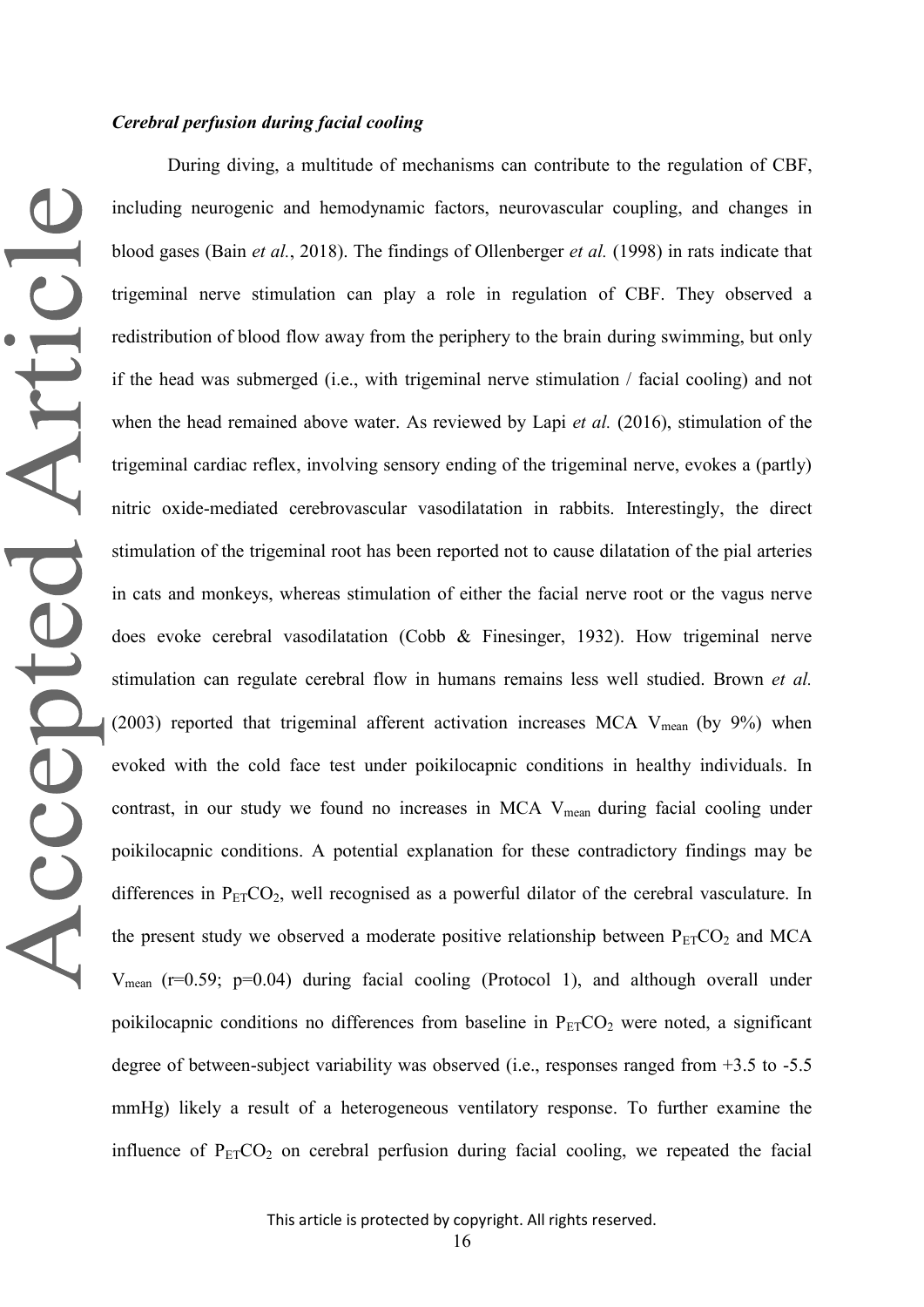cooling under isocapnic conditions (Protocol 2). However, even under consistent isocapnic conditions no changes in MCA V<sub>mean</sub> were observed during trigeminal nerve stimulation by facial cooling.

Another possible explanation for previous reports of an increase in CBF during the cold face test is activation of thermoreceptors. Signals from cutaneous thermoreceptor afferents are integrated within the central nervous system (e.g., within hypothalamic and medullary regions) and lead to activation of cortical sites (Di Piero *et al.*, 1994), which may increase local perfusion by neurovascular coupling. Under poikilocapnic conditions MCA Vmean remained unchanged (Protocol 1), likely as a result of a hyperventilation induced fall in  $P_{ET}CO_2$  decreased secondary to hyperventilation. Whereas, under isocapnic conditions (i.e.,  $P_{ET}CO_2$  controlled at +1 mmHg baseline) MCA V<sub>mean</sub> increased during CPT (Protocol 2). Such findings agree with those of Tymko *et al.* (2017) and highlight the importance of nociceptor mediated alterations in ventilation and thus  $P_{ET}CO_2$ , on blunting the cerebral perfusion response to the CPT. A striking example of the balance between the effects of ventilation (and thus  $P_{ET}CO_2$ ) on cerebral perfusion in the cold has been provided by Datta and Tipton (2006). They reported that reductions in MCA  $V_{mean}$  observed in hyperventilating participants immersed up to the neck in cold water  $(12^{\circ}C)$  were less marked than when reductions in P<sub>ET</sub>CO<sub>2</sub> were matched in control experiments undertaken in either thermoneutral water (35 $^{\circ}$ C) or room air (24 $^{\circ}$ C). Such findings suggest that under conditions of more extreme cold stress, the vasoconstrictor effects of hyperventilation on the cerebral vessels may at least be partially offset by other factors, such as neurovascular coupling and MAP.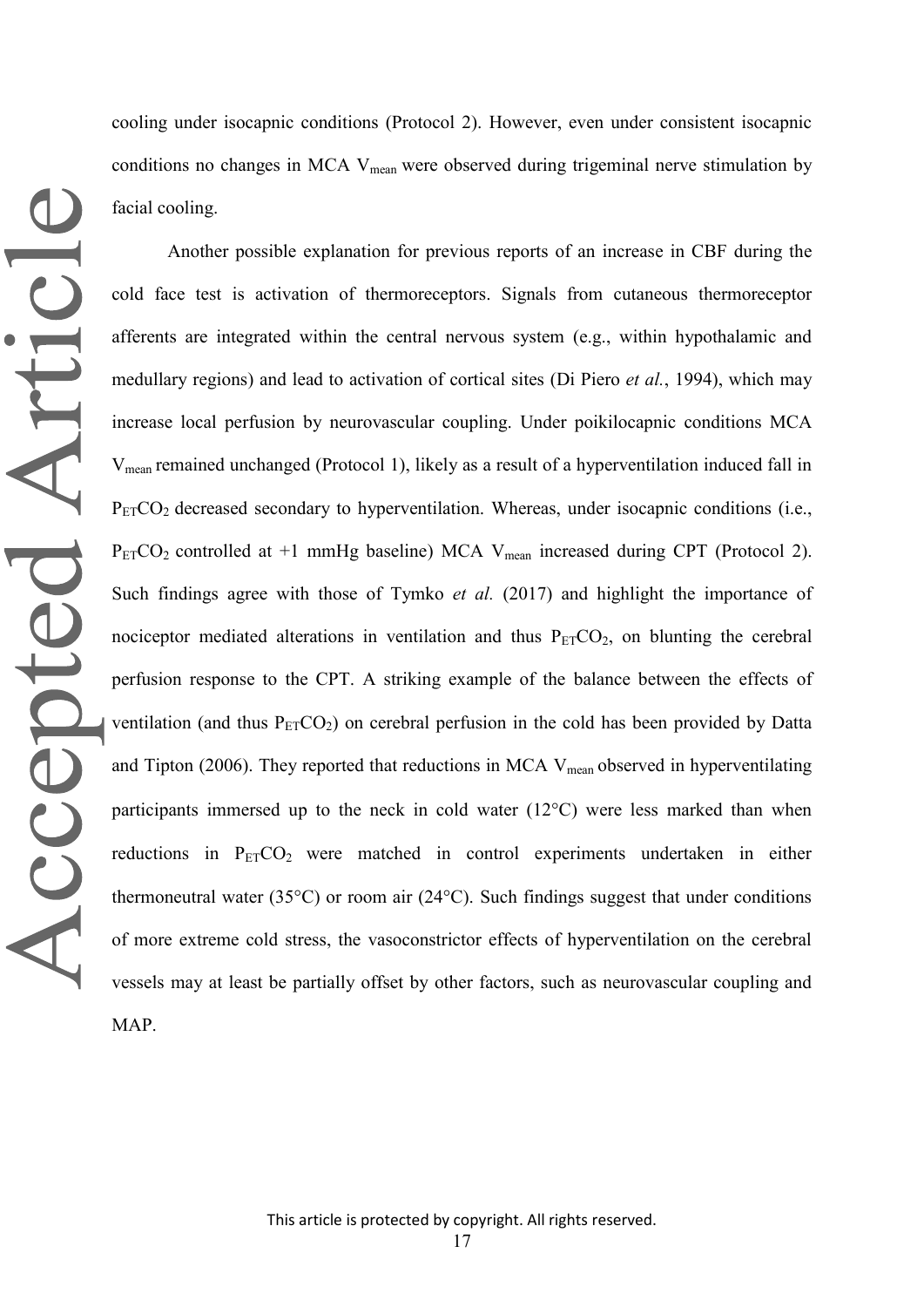## *CBF and apnoea*

Several studies show that an apnoea robustly increases cerebral perfusion (Pan *et al.*, 1997; Przybylowski *et al.*, 2003; Kjeld *et al.*, 2009; Bain *et al.*, 2016). For example, Przybylowski *et al.* (2003) reported dramatic increases in MCA V<sub>mean</sub> (by 42 %) during a short 20 s apnoea, while Kjeld *et al.* (2009) have shown that MCA  $V_{mean}$  increased from a baseline of  $37 \pm 23$  cm s<sup>-1</sup> to  $103 \pm 15$  cm s<sup>-1</sup> during a maximal apnoea. In the present study we observed that when facial cooling was undertaken in combination with an apnoea, MCA  $V_{\text{mean}}$  increased by 23 % (Protocol 3). In addition, we observed that ICA<sub>O</sub> also increased during facial cooling with a concurrent apnoea (by 26 %) (Protocol 3). In fact, MCA  $V_{mean}$ and  $ICA<sub>O</sub>$  only increased when facial cooling was accompanied by an apnoea and did not increase during a cold face stimulation with uncontrolled breathing (poikilocapnic conditions). Moreover, when an apnoea was performed either alone or in combination with facial cooling similar increases in MCA  $V_{mean}$  and ICA<sub>O</sub> were observed (Protocol 4). Such findings suggest that physiological factors associated with breath holding make the predominant contribution to diving response mediated-increases in CBF in humans.

The CBF responses to an apnoea may be attributed to a number of factors, which include metabolic, neurogenic and hemodynamic factors, neurovascular coupling, and changes in blood gases (Bain, *et al.* 2018). Increases in MAP were noted during breathholding and these may be partially responsible for the increase in cerebral perfusion during apnoea. Indeed, Przybylowski *et al.* (2003) demonstrated that ganglionic blockade with trimethaphan eliminated the increase in MAP during a 20 s apnoea, and the MCA  $V_{mean}$ response was significantly blunted (62% of hyperaemic response without ganglionic blockade). Thus, in addition to increases in  $P_aCO_2$  alteration in MAP likely makes a contribution to the increase in cerebral perfusion noted during apnoea.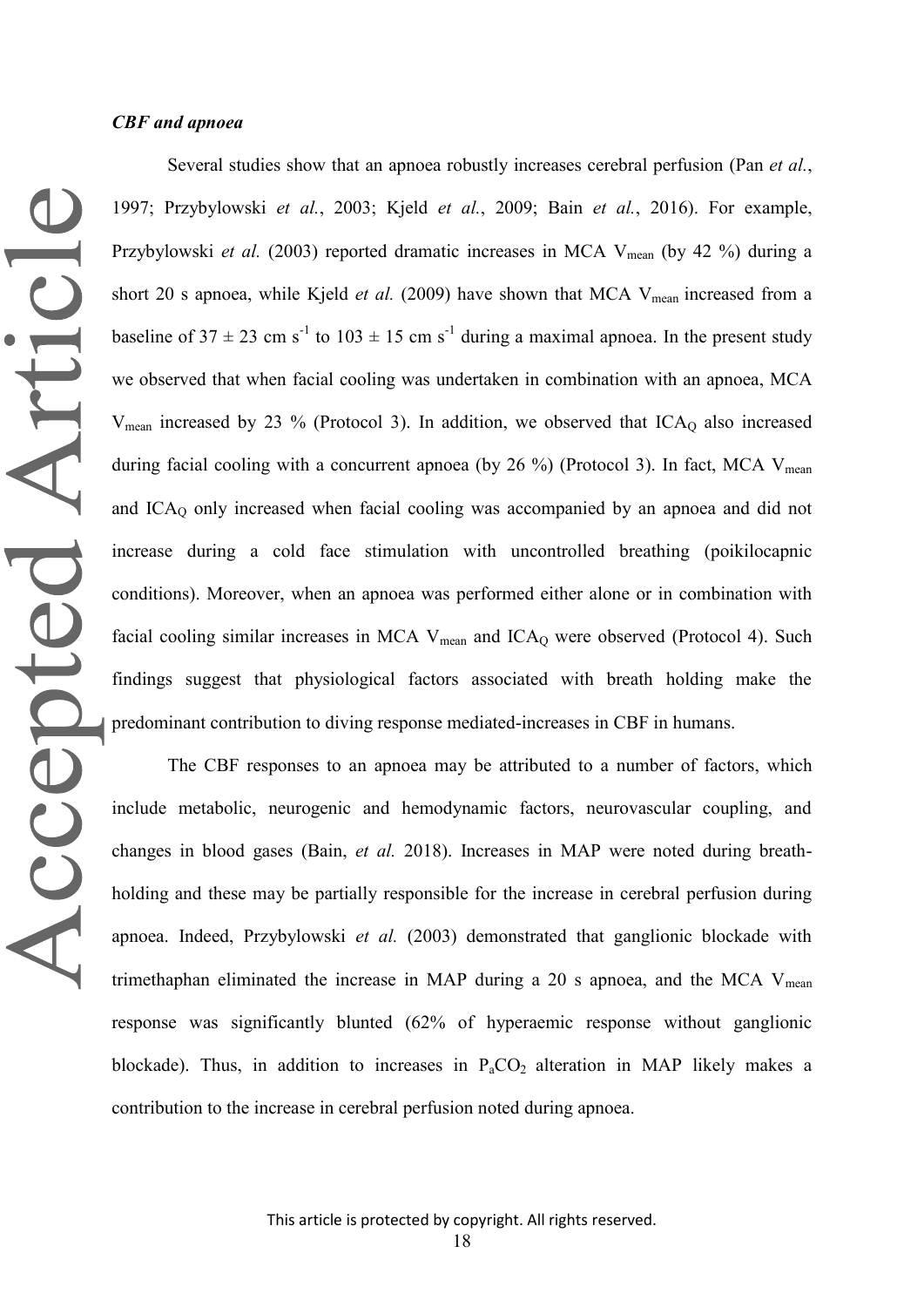Accepted Article

The findings of the present study should be considered in light of the following:

*1) Study population*: Care should be taken when generalising the findings of the current study to a population beyond the young healthy group studied. The sympathetic and blood pressure responses to facial cooling are reportedly modified in some disease states (Prodel *et al.*, 2017) and therefore it is quite likely that the cerebrovascular responses are altered too. In rat models of traumatic brain injury, trigeminal nerve stimulation was reported to increase CBF and reduce the development of secondary injury symptoms, such as oedema, blood-brain barrier disruption, and lesion volumes (Chiluwal *et al.*, 2017). In humans, therapeutic use of trigeminal nerve stimulation using external electrical stimulation has been examined in neurologic, cardiovascular and psychiatric conditions such as, epilepsy, depression, attention deficit hyperactivity disorder and post-traumatic stress disorder (Grahame & Hann, 1978; Cook *et al.*, 2015; Borsody & Sacristan, 2016; Cook *et al.*, 2016). This approach resulted in reduced CBF in regions attributed with initiation and propagation of seizures, whereas CBF was enhanced in other cortex regions where metabolism is low because of depression (Cook *et al.*, 2016). In addition, elegant work by Schaller (2005) has documented that stimulation of the trigeminal nerve during craniofacial surgery in anaesthetised patients can evoke a trigemino-cardiac reflex, with potential implications for CBF (Schaller, 2004). Comparisons of these clinical studies to the present work are difficult due to differences in the mode of trigeminal afferent activation and the presence of pathology. We acknowledge that it would have been ideal for all participants to take part in each experimental session, however due to logistical reasons this was not possible. Finally, we acknowledge that the majority of participants in the present study were men and we have not been able to include a comparison of sex-differences in the present analysis. Whether there are sex-differences in the CBF responses to facial cooling requires further study.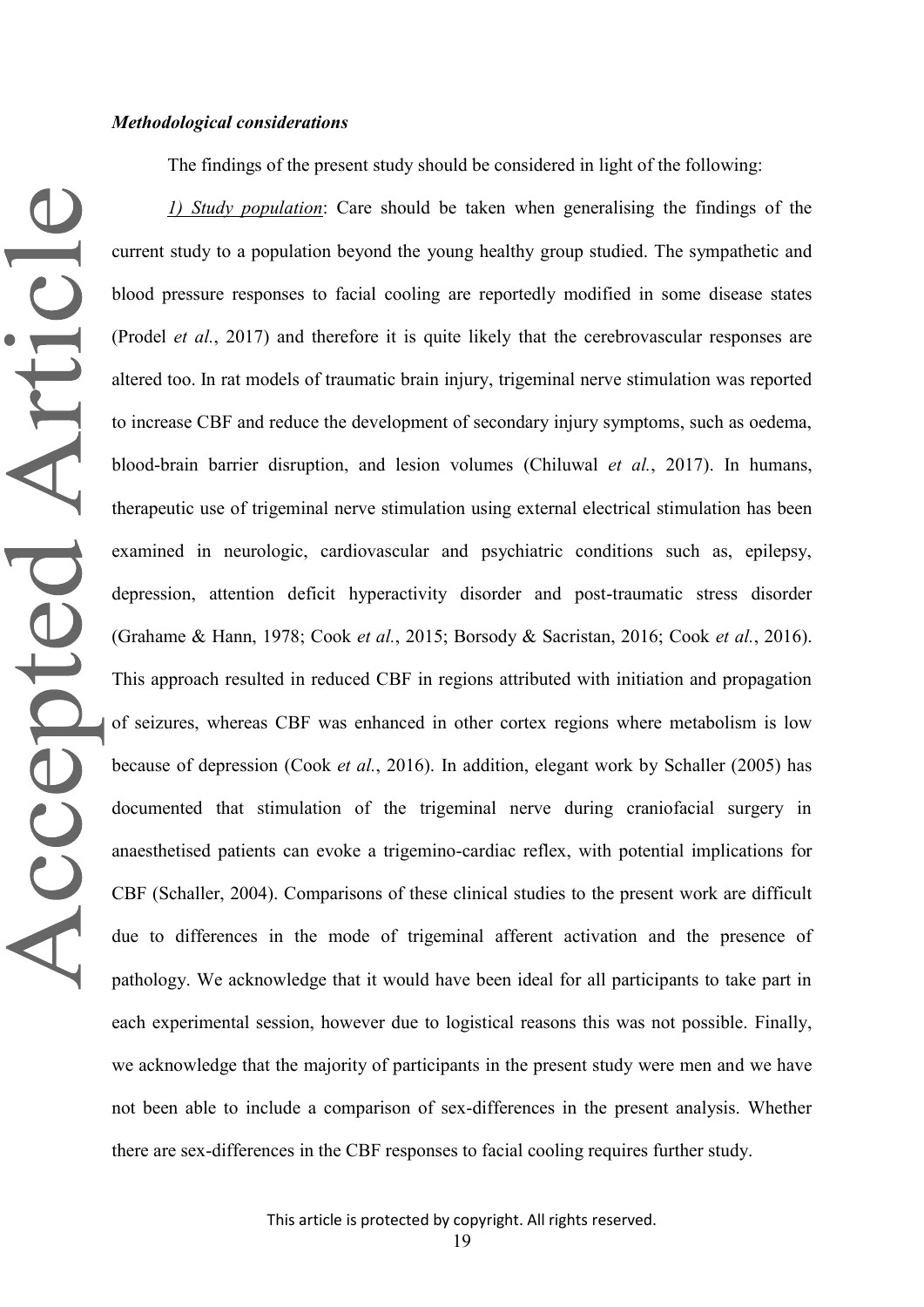2)  $P_{ET}CO_2$ :  $P_aCO_2$  was not directly measured and instead was indexed using  $P_{ET}CO_2$ . Young *et al.* (1991) identified similar hypercapnic cerebrovascular reactivity when either  $P_aCO_2$  or the surrogate  $P_{ET}CO_2$  was used. However, this relationship was only consistent while participants maintained a fixed supine position. Therefore, in our study subjects remained in a comfortable supine position throughout the data collection period.

*3) Assessment of CBF:* Cerebral perfusion was principally assessed using transcranial Doppler ultrasound measures of MCA  $V_{mean}$ , which, in the absence of a direct measurement of MCA diameter, can only be assumed to reflect MCA blood flow. However, studies were also included where ICA measures of blood flow were derived from simultaneous duplex Doppler ultrasound measurements of ICA diameter and velocity (Protocols 3 and 4, but not Protocols 1 and 2). Of note, the facial cooling and facial cooling with concomitant apnoea evoked very similar responses in  $ICA<sub>Q</sub>$  to that exhibited in MCA V<sub>mean</sub>. However, it remains to be determined whether the MCA V<sub>mean</sub> and ICA<sub>O</sub> responses described are representative of perfusion changes in other major cerebral arteries (e.g., vertebral and posterior cerebral arteries), which given the known regional differences in cerebral vascular regulation may not be the case.

#### *Summary*

The findings of the present study indicate that factors associated with breath-holding (e.g., arterial  $CO<sub>2</sub>$  accumulation, pressor response), rather than stimulation of cutaneous trigeminal afferents, makes the predominate contribution to diving response mediated increases in CBF in humans.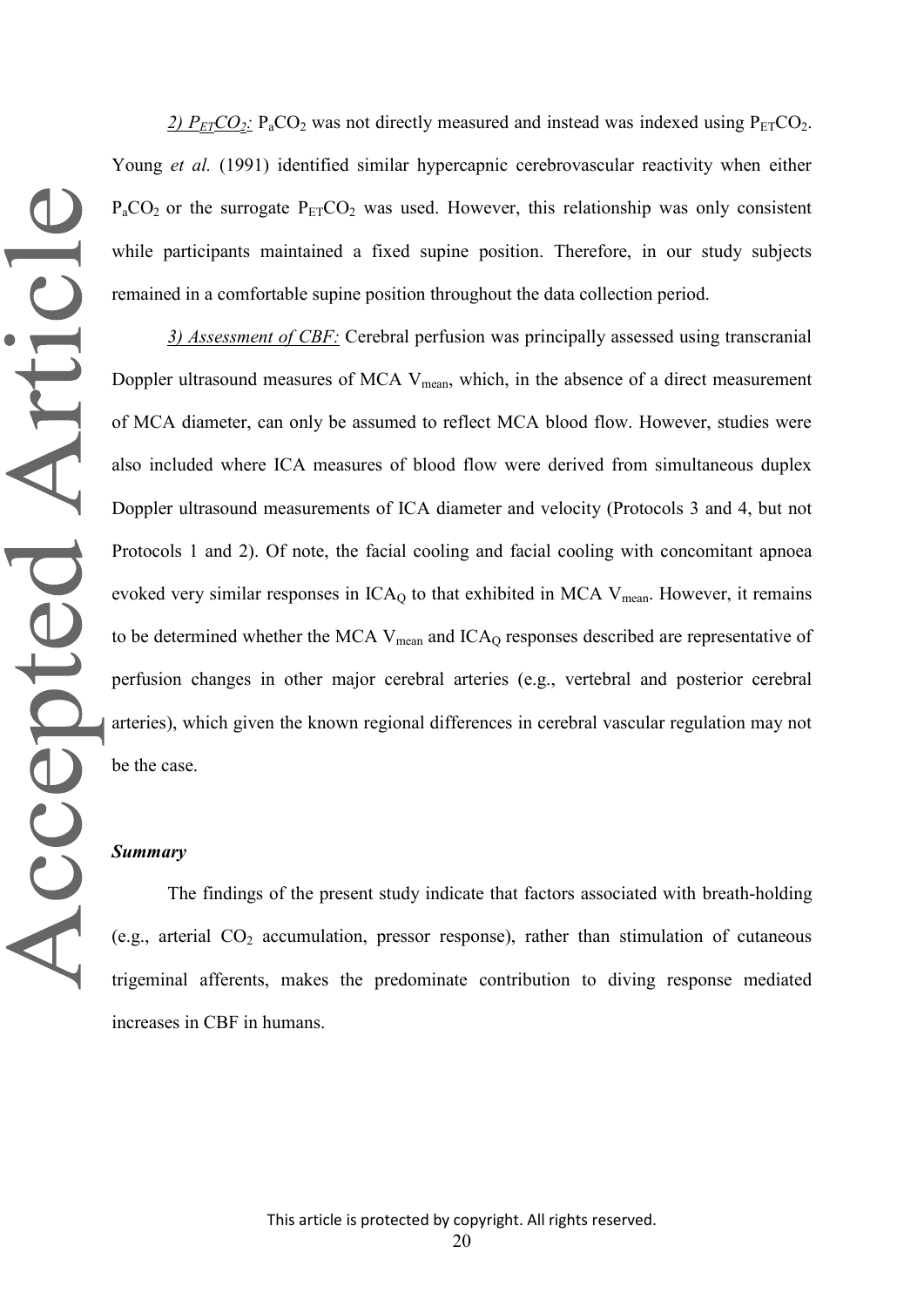# **REFERENCES**

- Ainslie PN & Brassard P (2014). Why is the neural control of cerebral autoregulation so controversial? *F1000Prime Rep* **6,** 14.
- Bain AR, Ainslie PN, Hoiland RL, Willie CK, MacLeod DB, Madden D, Maslov PZ, Drvis I & Dujic Z (2016). Role of cerebral blood flow in extreme breath holding. *Transl Neurosci* **7,** 12-16.
- Bain AR, Drvis I, Dujic Z, MacLeod DB & Ainslie PN (2018). Physiology of static breath holding in elite apneists. *Experimental Physiology* **103,** 635-651.
- Borsody M & Sacristan E (2016). Facial nerve stimulation as a future treatment for ischemic stroke. *Brain Circulation* **2,** 164-177.
- Brown CM, Sanya EO & Hilz MJ (2003). Effect of cold face stimulation on cerebral blood flow in humans. *Brain Research Bulletin* **61,** 81-86.
- Butler PJ & Jones DR (1997). Physiology of diving of birds and mammals. *Physiological Reviews* **77,** 837-899.
- Chiluwal A, Narayan RK, Chaung W, Mehan N, Wang P, Bouton CE, Golanov EV & Li C (2017). Neuroprotective Effects of Trigeminal Nerve Stimulation in Severe Traumatic Brain Injury. *Sci Rep* **7,** 6792.
- Cobb S & Finesinger JE (1932). Cerebral circulation: Xix. the vagal pathway of the vasodilator impulses. *Archives of Neurology & Psychiatry* **28,** 1243-1256.
- Cook IA, Abrams M & Leuchter AF (2016). Trigeminal Nerve Stimulation for Comorbid Posttraumatic Stress Disorder and Major Depressive Disorder. *Neuromodulation* **19,** 299-305.
- Cook IA, Kealey CP & DeGiorgio CM (2015). The potential use of trigeminal nerve stimulation in the treatment of epilepsy. *Ther Deliv* **6,** 273-275.
- Datta A & Tipton M (2006). Respiratory responses to cold water immersion: neural pathways, interactions, and clinical consequences awake and asleep. *Journal of applied physiology* **100,** 2057-2064.
- Di Piero V, Ferracuti S, Sabatini U, Pantano P, Cruccu G & Lenzi GL (1994). A cerebral blood flow study on tonic pain activation in man. *Pain* **56,** 167-173.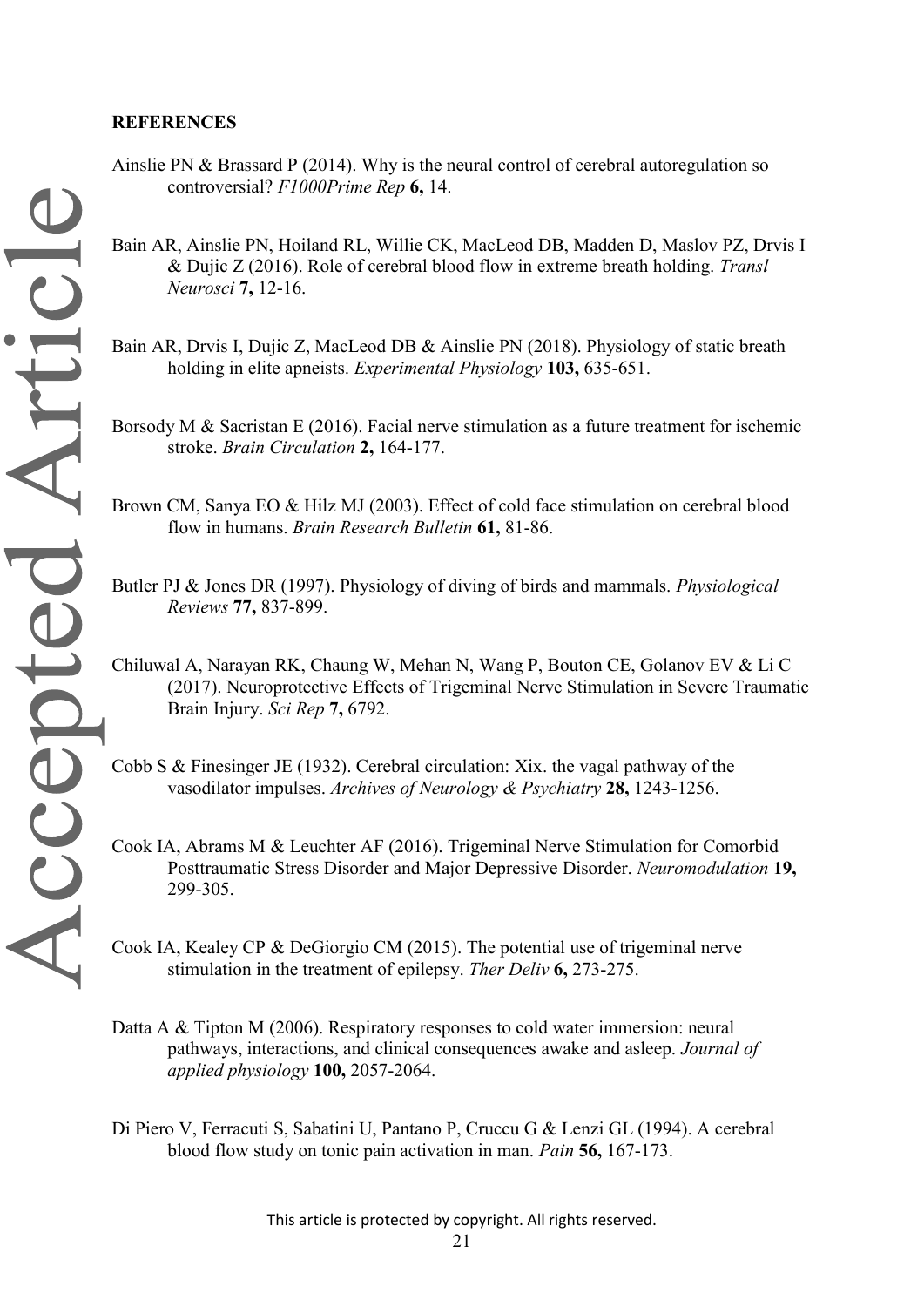- Fagius J & Sundlöf G (1986). The diving response in man: effects on sympathetic activity in muscle and skin nerve fascicles. *The Journal of Physiology* **377,** 429-443.
- Fisher JP, Fernandes IA, Barbosa TC, Prodel E, Coote JH, Nóbrega ACL & Vianna LC (2015). Diving and exercise: The interaction of trigeminal receptors and muscle metaboreceptors on muscle sympathetic nerve activity in humans. *American Journal of Physiology-Heart and Circulatory Physiology* **308,** H367-H375.
- Flück D, Ainslie PN, Bain AR, Wildfong KW, Morris LE & Fisher JP (2017). Extra and intra-cranial blood flow regulation during the cold pressor test: influence of age. *Journal of applied physiology*.
- Foster GE & Sheel AW (2005). The human diving response, its function, and its control. *Scandinavian Journal of Medicine & Science in Sports* **15,** 3-12.
- Gooden BA (1994). Mechanism of the human diving response. *Integr Physiol Behav Sci* **29,** 6-16.
- Grahame IF & Hann IM (1978). Use of the diving reflex to treat supraventricular tachycardia in an infant. *Archives of disease in childhood* **53,** 515-516.
- Kjeld T, Pott FC & Secher NH (2009). Facial immersion in cold water enhances cerebral blood velocity during breath-hold exercise in humans. *Journal of applied physiology* **106,** 1243-1248.
- Lapi D, Scuri R & Colantuoni A (2016). Trigeminal Cardiac Reflex and Cerebral Blood Flow Regulation. *Frontiers in neuroscience* **10,** 470-470.
- Lemaitre F, Chowdhury T & Schaller B (2015). The trigeminocardiac reflex a comparison with the diving reflex in humans. *Archives of medical science : AMS* **11,** 419-426.

May A & Goadsby PJ (1999). The Trigeminovascular System in Humans: Pathophysiologic Implications for Primary Headache Syndromes of the Neural Influences on the Cerebral Circulation. *Journal of Cerebral Blood Flow & Metabolism* **19,** 115-127.

Ollenberger GP, Matte G, Wilkinson AA & West NH (1998). Relative Distribution of Blood Flow in Rats During Surface and Submerged Swimming. *Comparative Biochemistry and Physiology Part A: Molecular & Integrative Physiology* **119,** 271-277.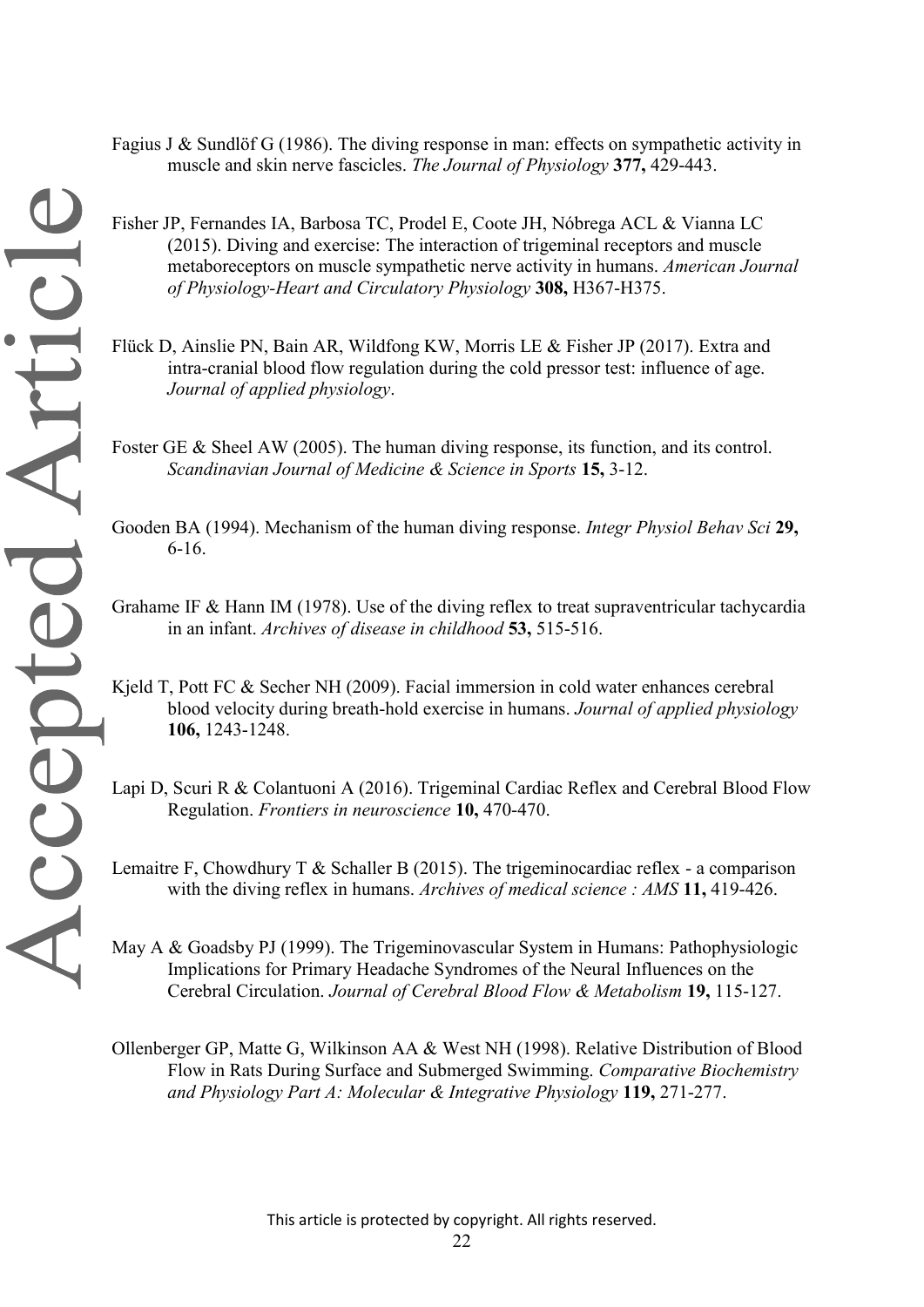- Pan A-W, He J, Kinouchi Y, Yamaguchi H & Miyamoto H (1997). Blood flow in the carotid artery during breath-holding in relation to diving bradycardia. *European Journal of Applied Physiology and Occupational Physiology* **75,** 388-395.
- coupling in humans: Physiology, methodological advances and clinical implications. *Journal of Cerebral Blood Flow & Metabolism* **36,** 647-664.
- Prodel E, Barbosa TC, Mansur DE, Nobrega AC & Vianna LC (2017). Effects of face cooling on pulse waveform and sympathetic activity in hypertensive subjects. *Clin Auton Res* **27,** 45-49.
- Przybylowski T, Bangash M-F, Reichmuth K, Morgan BJ, Skatrud JB & Dempsey JA (2003). Mechanisms of the cerebrovascular response to apnoea in humans. *The Journal of Physiology* **548,** 323-332.
- Razminia M, Trivedi A, Molnar J, Elbzour M, Guerrero M, Salem Y, Ahmed A, Khosla S & Lubell DL (2004). Validation of a new formula for mean arterial pressure calculation: The new formula is superior to the standard formula. *Catheterization and Cardiovascular Interventions* **63,** 419-425.
- Schaller B (2004). Trigeminocardiac reflex. A clinical phenomenon or a new physiological entity? *J Neurol* **251,** 658-665.
- Schaller B (2005). Trigemino-cardiac reflex during transsphenoidal surgery for pituitary adenomas. *Clinical Neurology and Neurosurgery* **107,** 468-474.
- Schlader ZJ, Coleman GL, Sackett JR, Sarker S & Johnson BD (2016). Sustained increases in blood pressure elicited by prolonged face cooling in humans. *American Journal of Physiology-Regulatory, Integrative and Comparative Physiology* **311,** R643-R648.

Shamsuzzaman A, Ackerman MJ, Kuniyoshi FS, Accurso V, Davison D, Amin RS & Somers VK (2014). Sympathetic nerve activity and simulated diving in healthy humans. *Autonomic neuroscience : basic & clinical* **181,** 74-78.

Tymko MM, Kerstens TP, Wildfong KW & Ainslie PN (2017). Cerebrovascular response to the cold pressor test - the critical role of carbon dioxide. *Exp Physiol* **102,** 1647-1660.

Willie CK, Colino FL, Bailey DM, Tzeng YC, Binsted G, Jones LW, Haykowsky MJ, Bellapart J, Ogoh S, Smith KJ, Smirl JD, Day TA, Lucas SJ, Eller LK & Ainslie PN (2011). Utility of transcranial Doppler ultrasound for the integrative assessment of cerebrovascular function. *J Neurosci Methods* **196,** 221-237.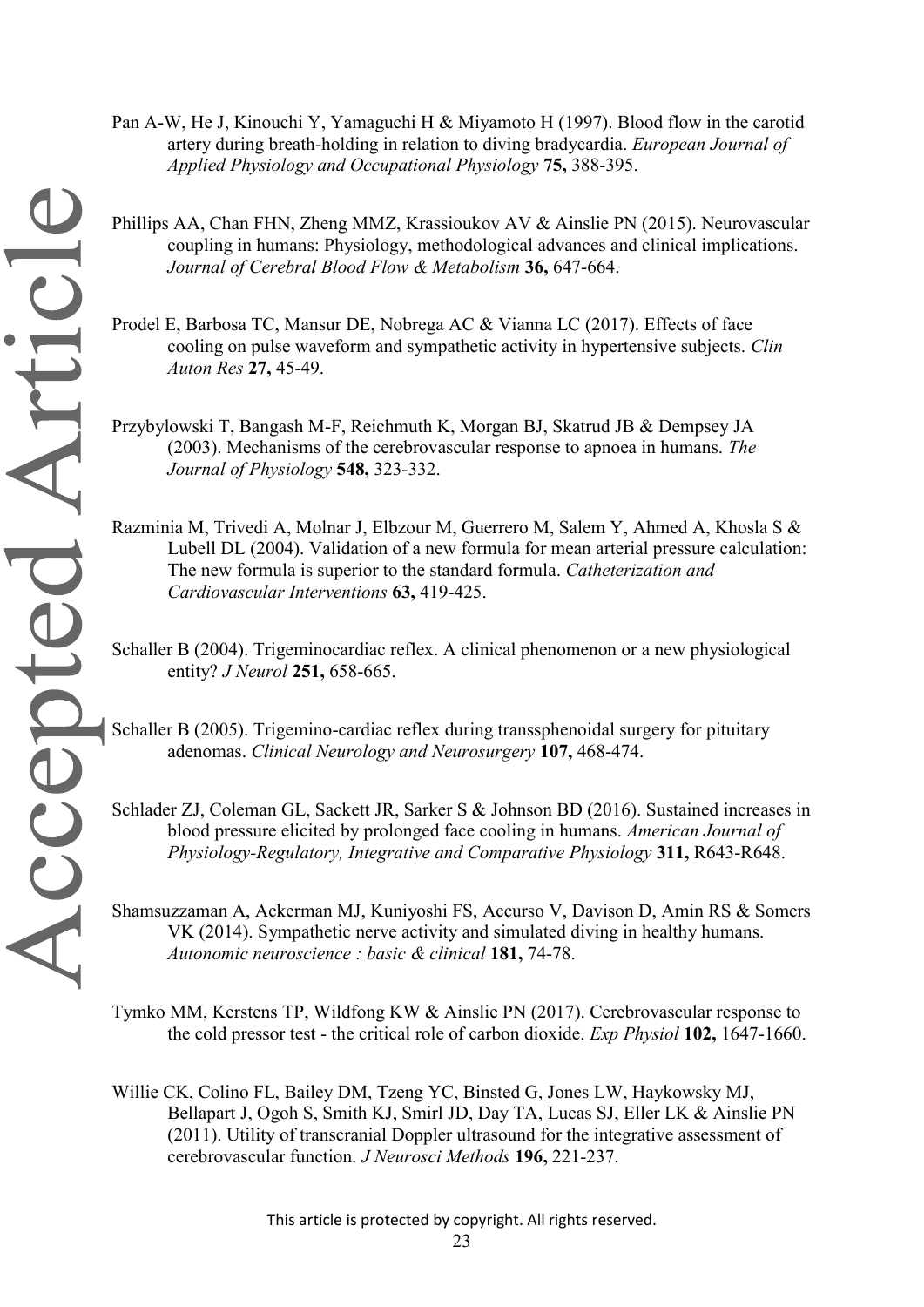Young WL, Prohovnik I, Ornstein E, Ostapkovich N & Matteo RS (1991). Cerebral Blood Flow Reactivity to Changes in Carbon Dioxide Calculated Using End-Tidal versus Arterial Tensions. *Journal of Cerebral Blood Flow & Metabolism* **11,** 1031-1035.

# **ADDITIONAL INFORMATION**

# **ACKNOWLEDGMENTS**

The authors wish to thank the study participants for their enthusiastic participation in this project.

## **COMPETING INTERESTS**

The authors have no conflicting interests to declare.

## **FUNDING**

SEA is funded by a PhD scholarship provided by the Kuwait Government.

## **AUTHOR CONTRIBUTIONS**

S.E.A., I.D.B and J.P.F. conceived and designed research; I.D.B., S.E.A., A.A and R.T.J. performed experiments; S.E.A. analysed data; S.E.A. and J.P.F. interpreted results of experiments; S.E.A., and J.P.F prepared figures; S.E.A. and J.P.F drafted manuscript; R.T.J., S.E.A., A.A and J.P.F. edited and revised manuscript. All authors approved final version of manuscript.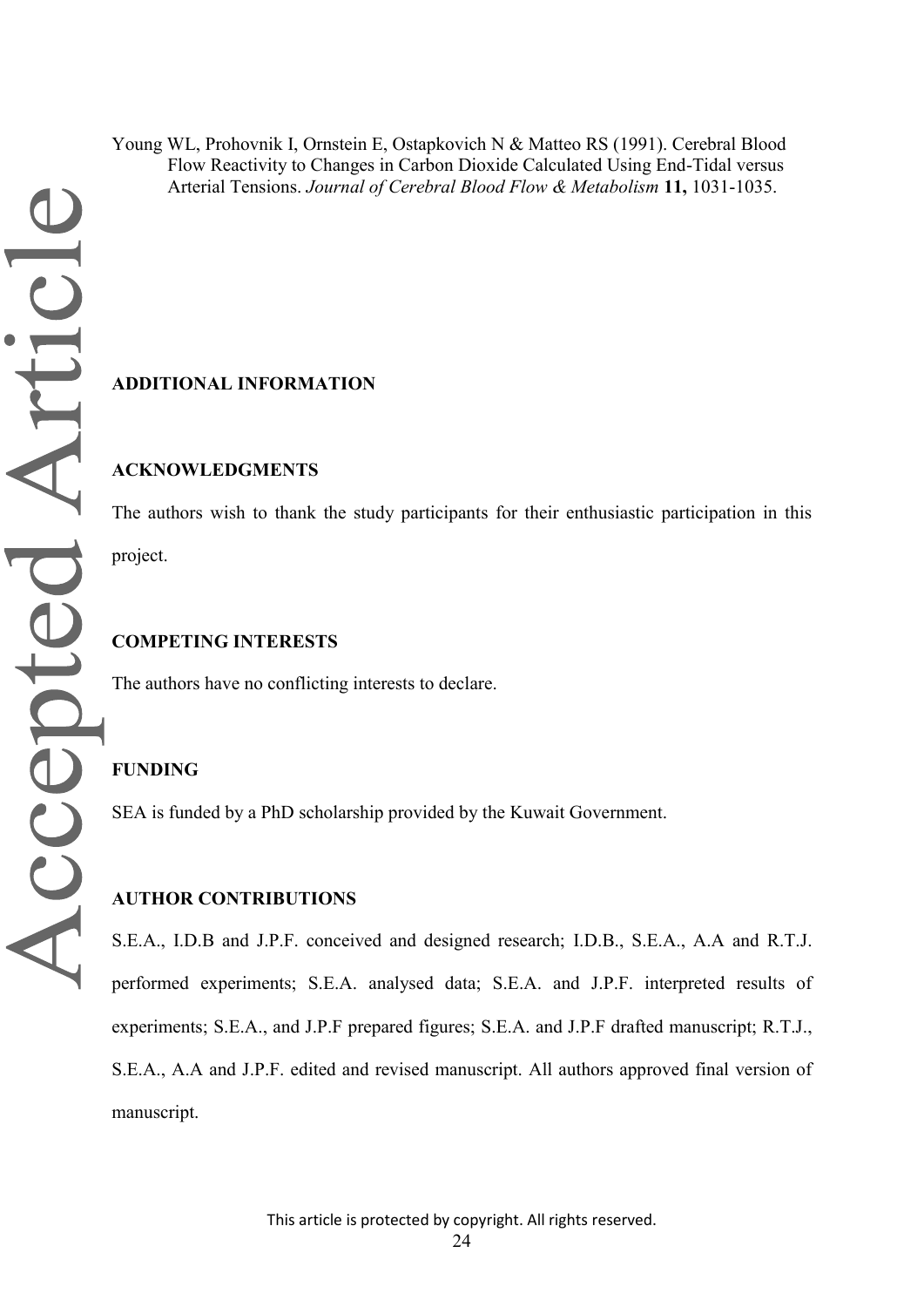|                                              |                               |                       | Intervention (min)              |                                       |                                                | Recove             | P-Value       |                       |                       |
|----------------------------------------------|-------------------------------|-----------------------|---------------------------------|---------------------------------------|------------------------------------------------|--------------------|---------------|-----------------------|-----------------------|
|                                              |                               | Baseline              | $\mathbf{1}$                    | $\overline{2}$                        | 3                                              | ry                 | Conditi<br>on | Tim<br>${\bf e}$      | Int.                  |
| $\rm MCA$<br>$\rm V_{mean}$<br>$(cm s-1)$    | ${\rm FC}$                    | $52\pm7$              | $53 \pm 8$                      | $52\,\pm$<br>9                        | $52\,\pm\,$<br>8                               | $52 \pm 7$         | 0.61          | 0.59                  | 0.70                  |
|                                              | CP<br>T                       | $53 \pm 16$           | $55 \pm 15$                     | $52 \pm$<br>13                        | $52\,\pm\,$<br>13                              | $53 \pm 15$        |               |                       |                       |
| MAP (mmHg)                                   | FC                            | $86 \pm 7$            | $86 \pm 9$                      | $88 \pm$<br>$\,8\,$                   | $89 +$<br>10                                   | $86\pm8$           | 0.16          | $0.0$<br>$\mathbf{1}$ | $0.0$<br>$\mathbf{1}$ |
|                                              | CP<br>$\mathbf T$             | $85 \pm 5$            | $88\pm11$                       | 101<br>$\pm$<br>$17^{***}$            | $98 \pm$<br>$10^{*}$<br>$\ddagger$             | $87 \pm 7$         |               |                       |                       |
| HR $(b \text{ min}^{-1})$                    | ${\rm FC}$                    | $68 \pm 12$           | $66 \pm 11$                     | $66 \pm$<br>12                        | $64 \pm$<br>12                                 | $69 \pm 12$        | 0.03          | 0.21                  | $0.0$<br>$\mathbf{1}$ |
|                                              | CP<br>T                       | $69\pm10$             | $73 \pm 9^{*+}$                 | $71 \pm$<br>$9^{\dagger}$             | $69 \pm$<br>$11^{\dagger\ddagger}$             | $68 \pm 11$        |               |                       |                       |
| MCA CVCi<br>$\text{(cm s}^{-1}\text{/mmHg)}$ | ${\rm FC}$                    | $0.60\,\pm\,$<br>0.14 | $0.60\,\pm\,$<br>0.13           | 0.59<br>$\pm$<br>0.12<br>0.52         | 0.58<br>$\pm$<br>0.11<br>0.54                  | $0.61 \pm$<br>0.13 | 0.63          | $0.0$<br>$\mathbf{1}$ | $0.0$<br>$\mathbf{1}$ |
|                                              | CP<br>$\mathbf T$             | $0.63 \pm$<br>0.18    | $0.62 \pm$<br>0.10              | $0.10^*$ 0.12<br>$^{\dagger\ddagger}$ | $\pm$ $\pm$<br>$\ast_{\ddagger}$               | $0.61 \pm$<br>0.17 |               |                       |                       |
| $P_{ET}CO2$<br>(mmHg)                        | ${\rm FC}$                    | $39 \pm 4$            | $40 \pm 4$                      | $40 \pm$<br>5                         | $40 \pm$<br>5                                  | $39 \pm 4$         | $0.01$        | 0.08                  | $0.0$<br>$\mathbf{1}$ |
|                                              | CP<br>$\overline{\mathrm{T}}$ |                       | $40 \pm 4$ $39 \pm 4^{\dagger}$ | $5^{*11}$                             | $37\pm\phantom{00}38\pm\phantom{00}$<br>$4***$ | $39 \pm 3$         |               |                       |                       |

**Table 1.** Cardiovascular and cerebrovascular responses to facial cooling (FC) and cold pressor test (CPT) under poikilocapnic conditions (Protocol 1).

MCA Vmean, middle cerebral artery mean flow velocity; MAP, mean arterial pressure; HR, heart rate; CVCi, cerebrovascular conductance;  $P_{ET}CO_2$ , partial pressure of end-tidal CO<sub>2</sub>;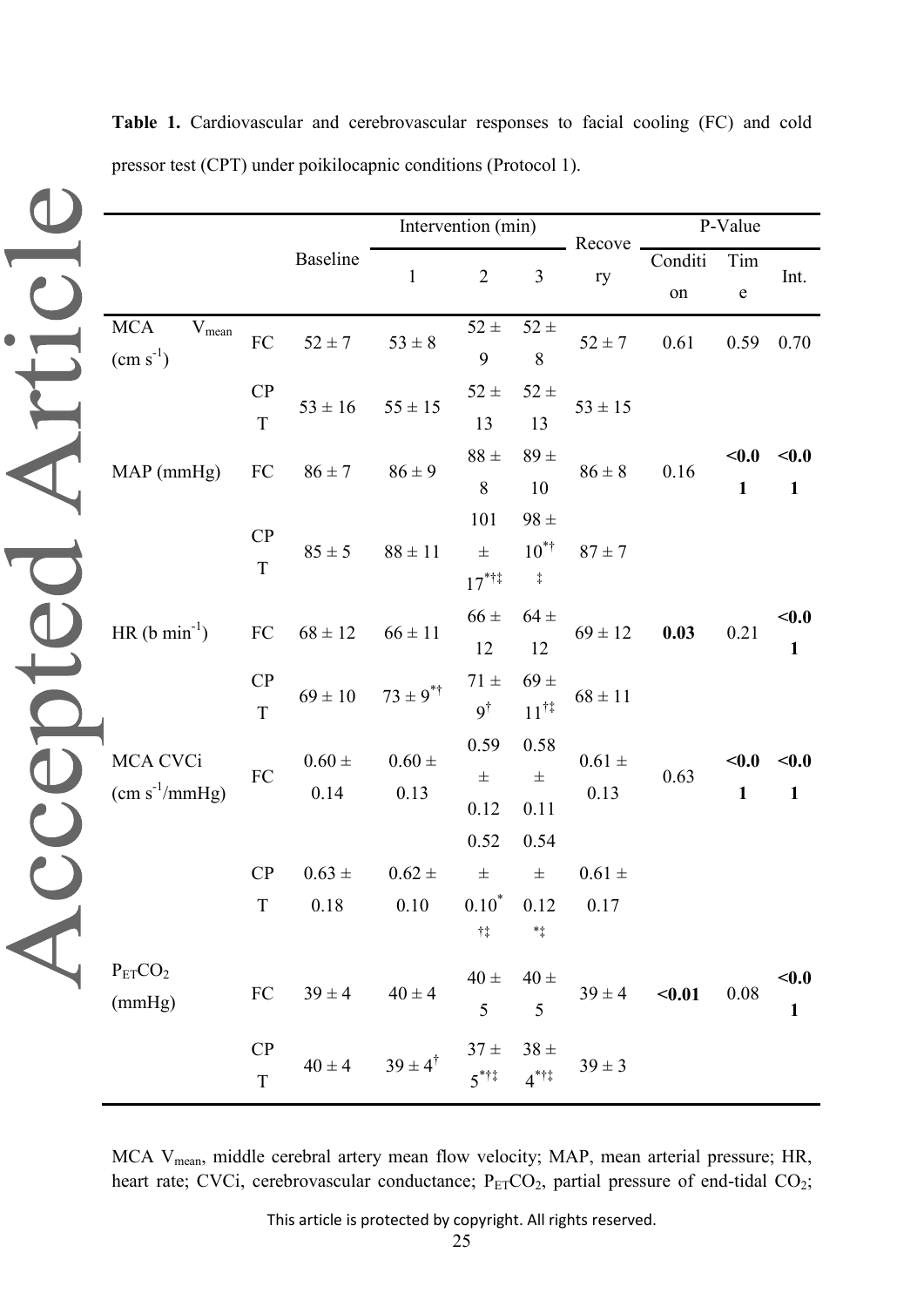Int, interaction. Values are mean  $\pm$  SD. P values represent two-way repeated ANOVA results. \* P<0.05 vs. Baseline, † P<0.05 vs. FC, ‡ P<0.05 vs. Min 1.

**Table 2.** Cardiovascular and cerebrovascular responses to facial cooling (FC) and cold pressor test (CPT) under isocapnic conditions (Protocol 2).

|                                              |                              | pressor test (CPT) under isocapnic conditions (Protocol 2).<br>Baseline<br>$57 \pm 12$<br>$87 \pm 6$ 91 $\pm$ 12<br>$65 \pm 10$<br>$0.80 \pm$<br>0.23 | Intervention (min)                                                                           |                                 |                                      | P-Value            |                     |                  |                       |
|----------------------------------------------|------------------------------|-------------------------------------------------------------------------------------------------------------------------------------------------------|----------------------------------------------------------------------------------------------|---------------------------------|--------------------------------------|--------------------|---------------------|------------------|-----------------------|
|                                              |                              |                                                                                                                                                       | $\mathbf{1}$                                                                                 | $\overline{2}$                  | 3                                    | Recove<br>ry       | Conditi<br>on       | Tim<br>${\bf e}$ | Int.                  |
| MCA V <sub>mean</sub> (cm<br>$s^{-1}$ )      | FC                           |                                                                                                                                                       | $55\pm13$                                                                                    | 54<br>$\pm$<br>14               | 56<br>$\pm$<br>15                    | $56 \pm 12$        | 0.06                | $0.10\,$         | $0.0$<br>$\mathbf{1}$ |
|                                              | $\frac{CP}{T}$               |                                                                                                                                                       | $58 \pm 8$ $63 \pm 13^{*}$                                                                   | 65<br>$\pm$<br>11 <sup>*†</sup> | 65<br>$\pm$<br>13 <sup>*†</sup>      | $60 \pm 10$        |                     |                  |                       |
| $MAP$ (mmHg)                                 | FC                           |                                                                                                                                                       |                                                                                              | 102<br>$rac{\pm}{8}$ * † ‡      | 100<br>$\overset{\pm}{8}$ ***        | $89 \pm 5$         | $\boldsymbol{0.00}$ | $0.0$            | 0.02                  |
|                                              | $\frac{CP}{T}$               |                                                                                                                                                       | $90 \pm 6$ $97 \pm 13^{* \dagger}$ $\frac{\pm}{13^{* \dagger}}$ $\frac{\pm}{10^{* \dagger}}$ | 112                             | 111                                  | $96 \pm 7$         |                     |                  |                       |
| HR $(b \text{ min}^{-1})$                    | ${\rm FC}$                   |                                                                                                                                                       | $65 \pm 11$                                                                                  | 58<br>$\frac{1}{9^{*}}$         | 60<br>$\pm$<br>11                    | $64 \pm 12$        | 0.04                | $<$ 0.0<br>1     | $0.0$<br>$\mathbf{1}$ |
|                                              | CP<br>$\overline{T}$         |                                                                                                                                                       | $67 \pm 11$ $77 \pm 14^{* \dagger}$                                                          | $70$<br>$\pm$<br>$12^{\dagger}$ | 66<br>$\pm 9$                        | $61\pm6^\dagger$   |                     |                  |                       |
| MCA CVCi<br>$\text{(cm s}^{-1}\text{/mmHg)}$ | FC                           |                                                                                                                                                       | $0.79 \pm$<br>0.30                                                                           | 0.6<br>$4\pm$<br>0.1<br>9       | 0.6<br>$7\pm$<br>0.2<br>$\mathbf{1}$ | $0.77 \pm$<br>0.21 | $0.58\,$            | < 0.0            | 0.54                  |
|                                              | CP<br>$\mathbf T$            | $0.75 \pm$<br>0.14                                                                                                                                    | $0.76\,\pm\,$<br>0.21                                                                        | 0.6<br>$6\pm$<br>0.1<br>$2^*$   | 0.6<br>$6\pm$<br>0.1<br>$2^*$        | $0.71 \pm$<br>0.12 |                     |                  |                       |
| $P_{ET}CO2$<br>(mmHg)                        | ${\rm FC}$                   | $41\pm5$                                                                                                                                              | $41\pm5$                                                                                     | 40<br>± 5                       | 41<br>± 5                            | $41\pm5$           | 0.89                | 0.37             | 0.37                  |
|                                              | $\frac{\text{CP}}{\text{T}}$ | $41\pm4$                                                                                                                                              | $42\pm5$                                                                                     | 41<br>± 5                       | 40<br>$\pm 6$                        | $41 \pm 4$         |                     |                  |                       |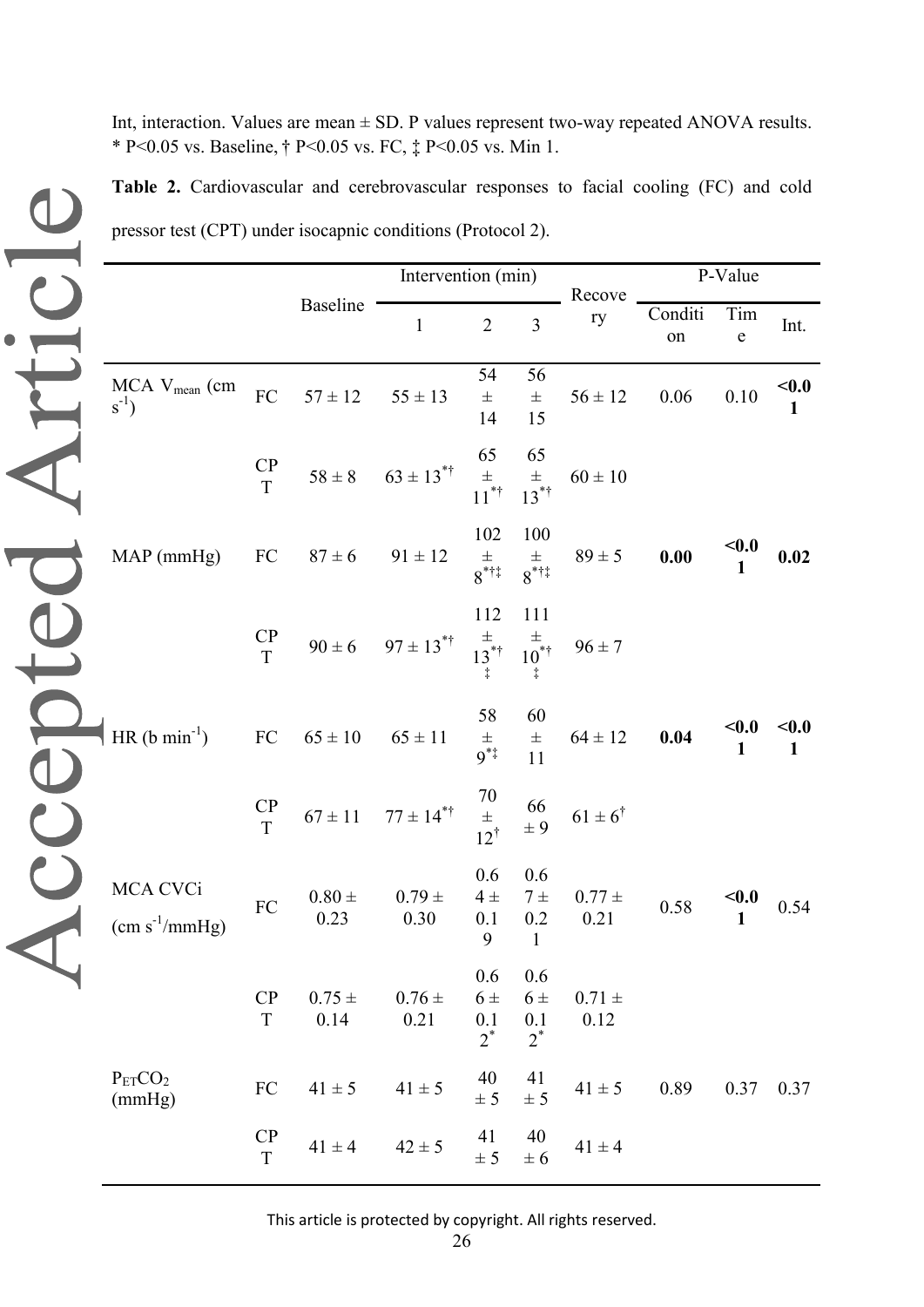MCA V<sub>mean</sub>, middle cerebral artery mean flow velocity; MAP, mean arterial pressure; HR, heart rate; CVCi, cerebrovascular conductance;  $P_{ET}CO_2$ , partial pressure of end-tidal  $CO_2$ ; Int, interaction. Values are mean  $\pm$  SD. P values represent two-way repeated ANOVA results. \* P<0.05 versus Baseline, † P<0.05 vs. FC, ‡ P<0.05 vs. Min 1.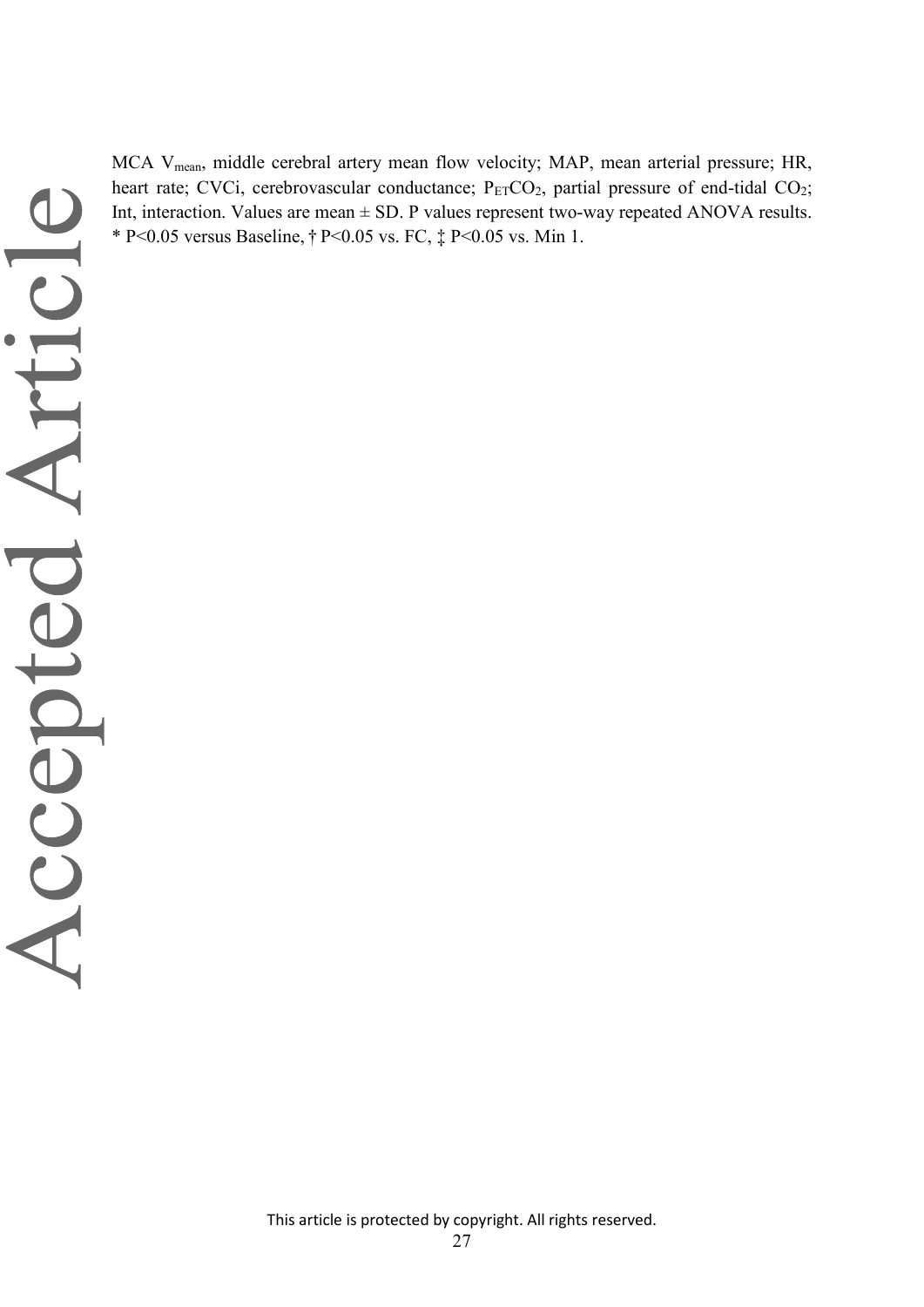|                                                  |       | <b>Baseline</b>       | FC                              | Recovery      | P-Value   |                   |                   |  |  |
|--------------------------------------------------|-------|-----------------------|---------------------------------|---------------|-----------|-------------------|-------------------|--|--|
|                                                  |       |                       |                                 |               | Condition | Time              | Int.              |  |  |
| $MCA$ V <sub>mean</sub> (cm s <sup>-1</sup> )    | -BH   | $66 \pm 21$           | $66 \pm 21$                     | $66 \pm 23$   | 0.51      | $0.01$            | $0.01$            |  |  |
|                                                  | $+BH$ | $67 \pm 26$           | $82 \pm 24$ <sup>*</sup>        | $66 \pm 25$   |           |                   |                   |  |  |
| $ICAQ(ml min-1)$                                 | $-BH$ | $182 \pm 68$          | $177 \pm 70$                    | $181 \pm 74$  | 0.12      | $< 0.01$ $< 0.01$ |                   |  |  |
|                                                  | $+BH$ | $185\pm72$            | $232 +$<br>$95^{*+}$            | $180 \pm 70$  |           |                   |                   |  |  |
| MAP (mmHg)                                       | -BH   | $87 \pm 5$            | $91 \pm 6$                      | $88 \pm 6$    | 0.21      |                   | $< 0.01$ $< 0.01$ |  |  |
|                                                  | $+BH$ | $88 \pm 5$            | $101 \pm$<br>$11^{*^{\dagger}}$ | $86 \pm 5$    |           |                   |                   |  |  |
| HR $(b \text{ min}^{-1})$                        | -BH   | $67 \pm 10$           | $66\pm10$                       | $66 \pm 9$    | 0.76      | 0.07              | 0.13              |  |  |
|                                                  | $+BH$ | $72 \pm 5$            | $65 \pm 11$                     | $66 \pm 5$    |           |                   |                   |  |  |
| MCA CVCi                                         |       |                       | $0.69 \pm$                      | $0.69 \pm$    |           |                   |                   |  |  |
| $\text{(cm s}^{-1}\text{/mmHg)}$                 | -BH   | $0.70 \pm 0.23$       | 0.22                            | 0.26          | 0.71      | 0.78              | 0.08              |  |  |
|                                                  |       | $+BH$ 0.77 $\pm$ 0.30 | $0.81 \pm$                      | $0.77 \pm$    |           |                   |                   |  |  |
|                                                  |       |                       | 0.22                            | 0.31          |           |                   |                   |  |  |
| $\text{ICA}_\text{v}\,(\text{cm s}^{\text{-1}})$ | $-BH$ | $34 \pm 10$           | $32 \pm 11$                     | $33 \pm 12$   | 0.37      | 0.06              | $0.01$            |  |  |
|                                                  | $+BH$ | $35 \pm 10$           | $41 \pm 14$ <sup>*†</sup>       | $34 \pm 10$   |           |                   |                   |  |  |
|                                                  |       |                       | $0.50 \pm$                      | $0.50 \pm$    |           |                   |                   |  |  |
| $ICA_d$ (cm)                                     | -BH   | $0.50 \pm 0.08$       | 0.07                            | 0.08          | 0.46      | 0.16              | 0.20              |  |  |
|                                                  |       |                       | $0.48 \pm$                      | $0.47 \pm$    |           |                   |                   |  |  |
|                                                  |       | $+BH$ 0.47 $\pm$ 0.07 | $0.08\,$                        | 0.08          |           |                   |                   |  |  |
| <b>ICA CVC</b><br>$(ml min^{-1}/mmHg)$           | $-BH$ | $2.1\pm0.8$           | $2.3 \pm 0.8$                   | $2.1 \pm 0.9$ | 0.35      | 0.87              | 0.12              |  |  |
|                                                  | $+BH$ | $2.1 \pm 0.8$         | $2.0 \pm 1.0$                   | $2.1 \pm 0.8$ |           |                   |                   |  |  |

**Table 3.** Cardiovascular and cerebrovascular responses to facial cooling (FC) undertaken without (-BH) and with (+BH) a breath-hold (Protocol 3).

MCA  $V_{mean}$ , middle cerebral artery mean flow velocity; ICA<sub>Q</sub>, internal carotid artery flow; MAP, mean arterial pressure; HR, heart rate; CVCi, cerebrovascular conductance; ICA<sub>v</sub>, internal carotid artery velocity; -BH, facial cooling without breath-hold; +BH, facial cooling with breath-hold; Int, interaction. Values are mean  $\pm$  SD. P values represent two-way repeated ANOVA results. \* P<0.05 vs. Baseline, † P<0.05 vs. -BH.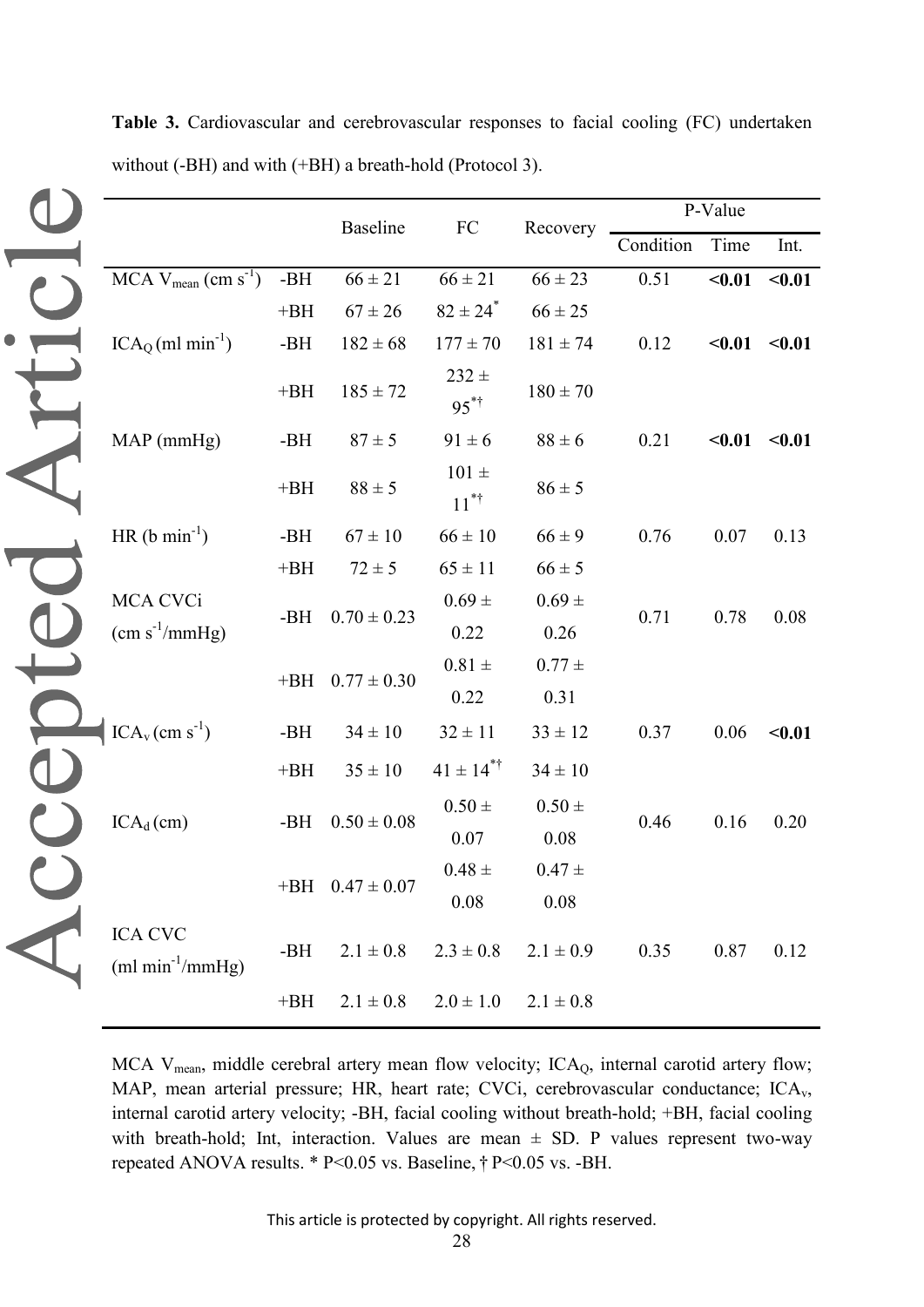|                                               | <b>Baseline</b> |                 | Breath-       | Recovery      | P-Value   |        |  |
|-----------------------------------------------|-----------------|-----------------|---------------|---------------|-----------|--------|--|
|                                               |                 |                 | hold          |               | Condition | Time   |  |
| $MCA$ V <sub>mean</sub> (cm s <sup>-1</sup> ) | $-FC$           | $47 \pm 7$      | $59 \pm 11$   | $47\pm8$      | 0.62      | $0.01$ |  |
|                                               | $+FC$           | $46 \pm 7$      | $57 \pm 14$   | $47 \pm 8$    |           |        |  |
| $ICA0(ml min-1)$                              | $-FC$           | $190 \pm 107$   | $236 \pm 150$ | $203 \pm 139$ | 0.48      | $0.01$ |  |
|                                               | $+FC$           | $206 \pm 60$    | $227 \pm 89$  | $187 \pm 70$  |           |        |  |
| $MAP$ (mmHg)                                  | -FC             | $90 \pm 8$      | $96 \pm 9$    | $90 \pm 9$    | 0.36      | 0.03   |  |
|                                               | $+FC$           | $90 \pm 9$      | $103 \pm 20$  | $98 \pm 20$   |           |        |  |
| $HR (b min-1)$                                | $-FC$           | $73 \pm 14$     | $69 \pm 16$   | $72 \pm 14$   | 0.20      | $0.01$ |  |
|                                               | $+FC$           | $76 \pm 13$     | $71 \pm 16$   | $73 \pm 14$   |           |        |  |
| MCA CVCi                                      | $-FC$           | $0.53 \pm 0.10$ | $0.62 \pm$    | $0.53 \pm$    | 0.48      | $0.01$ |  |
| $\text{(cm s}^{-1}\text{/mmHg)}$              |                 |                 | 0.14          | 0.10          |           |        |  |
|                                               | $+FC$           | $0.52 \pm 0.10$ | $0.59 \pm$    | $0.50 \pm$    |           |        |  |
|                                               |                 |                 | 0.19          | 0.15          |           |        |  |
| $ICA_v$ (cm s <sup>-1</sup> )                 | $-FC$           | $24 \pm 9$      | $28 \pm 11$   | $24 \pm 7$    | 0.48      | 0.01   |  |
|                                               | $+FC$           | $28 \pm 6$      | $31 \pm 11$   | $26 \pm 8$    |           |        |  |
|                                               |                 |                 | $0.52 \pm$    | $0.52 \pm$    |           |        |  |
| $ICA_d$ (cm)                                  | $-FC$           | $0.53 \pm 0.08$ | 0.08          | 0.09          | 0.63      | 0.71   |  |
|                                               |                 | $0.53 \pm 0.08$ | $0.53 \pm$    | $0.52 \pm$    |           |        |  |
|                                               | $+FC$           |                 | 0.09          | 0.08          |           |        |  |
| <b>ICA CVC</b><br>$(ml min^{-1}/mmHg)$        | $-FC$           | $2.2 \pm 1.2$   | $2.6 \pm 1.8$ | $2.3 \pm 1.6$ | 0.83      | 0.11   |  |
|                                               | $+FC$           | $2.3 \pm 0.8$   | $2.3 \pm 1.1$ | $2.1 \pm 0.9$ |           |        |  |

**Table 4.** Cardiovascular and cerebrovascular responses to breath-hold undertaken without (- FC) and with (+FC) facial cooling (Protocol 4).

MCA  $V_{mean}$ , middle cerebral artery mean flow velocity; ICA<sub>O</sub>, internal carotid artery flow; MAP, mean arterial pressure; HR, heart rate; CVCi, cerebrovascular conductance; ICA<sub>v</sub>, internal carotid artery velocity; -FC, breath-hold without facial cooling; +FC, breath-hold with facial cooling; Int, interaction. Values are mean  $\pm$  SD. P values represent two-way repeated ANOVA results. \* P<0.05 versus Baseline.